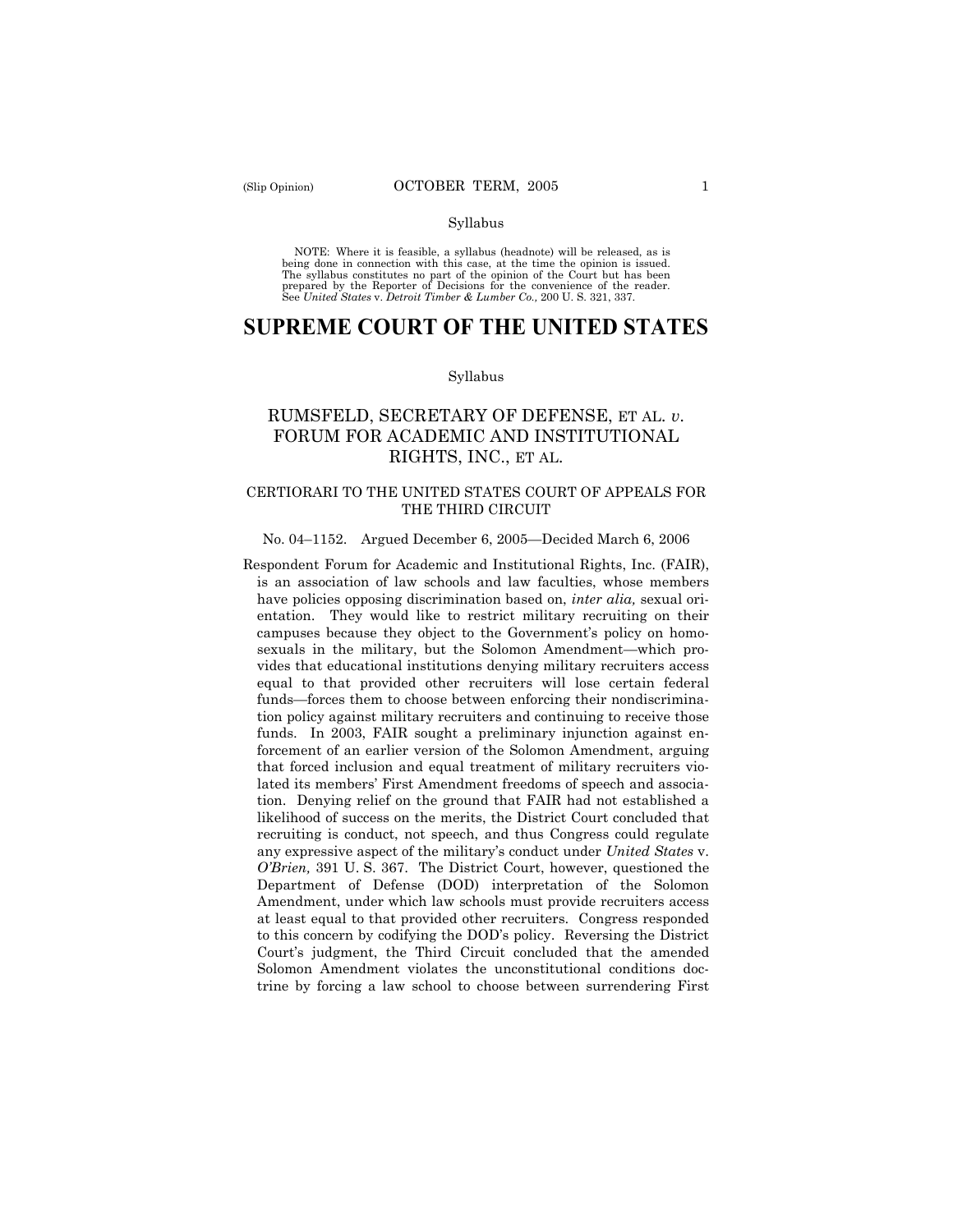# 2 RUMSFELD *v.* FORUM FOR ACADEMIC AND INSTITU-TIONAL RIGHTS, INC. Syllabus

Amendment rights and losing federal funding for its university. The court did not think that *O'Brien* applied, but nonetheless determined that, if the activities were expressive conduct rather than speech, the Solomon Amendment was also unconstitutional under that decision.

*Held:* Because Congress could require law schools to provide equal access to military recruiters without violating the schools' freedoms of speech and association, the Third Circuit erred in holding that the Solomon Amendment likely violates the First Amendment. Pp. 5–21.

1. The Solomon Amendment should be read the way both the Government and FAIR interpret it: In order for a law school and its university to receive federal funding, the law school must offer military recruiters the same access to its campus and students that it provides to the nonmilitary recruiter receiving the most favorable access. Contrary to the argument of *amici* law professors, a school excluding military recruiters could not comply with the Solomon Amendment by also excluding any other recruiter that violates its nondiscrimination policy. The Secretary of Defense must compare the military's "access to campuses" and "to students" to "the access to campuses and to students that is provided to any other employer." 10 U. S. C. A. §983. The statute does not focus on the content of a school's recruiting policy, but on the result achieved by the policy. Applying the same policy to all recruiters does not comply with the statute if it results in a greater level of access for other recruiters than for the military. This interpretation is supported by the text of the statute and is necessary to give effect to the Solomon Amendment's recent revision. Pp. 5–8.

2. Under the Solomon Amendment, a university must allow equal access for military recruiters in order to receive certain federal funds. Although there are limits on Congress' ability to condition the receipt of funds, see, *e.g., United States* v. *American Library Assn., Inc.,* 539 U. S. 194, 210, a funding condition cannot be unconstitutional if it could be constitutionally imposed directly. Because the First Amendment would not prevent Congress from directly imposing the Solomon Amendment's access requirement, the statute does not place an unconstitutional condition on the receipt of federal funds. Pp. 8– 20.

(a) As a general matter, the Solomon Amendment regulates conduct, not speech. Nevertheless, the Court of Appeals concluded that the statute violates law schools' freedom of speech in a number of ways. First, the law schools must provide military recruiters with some assistance clearly involving speech, such as sending e-mails and distributing flyers, if they provide such services to other recruiters. This speech is subject to First Amendment scrutiny, but the compelled speech here is plainly incidental to the statute's regulation of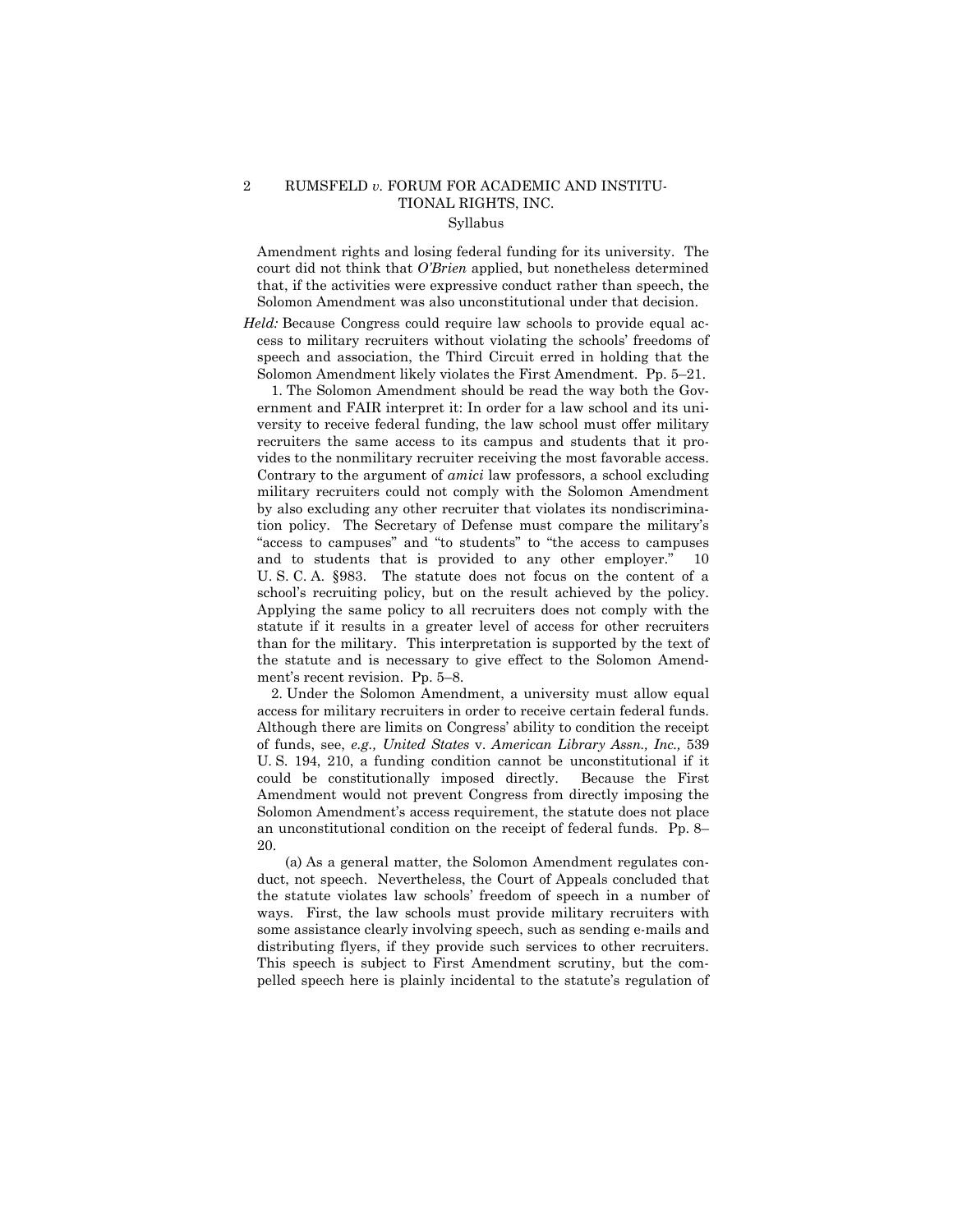#### Syllabus

conduct. Compelling a law school that sends e-mails for other recruiters to send one for a military recruiter is simply not the same as forcing a student to pledge allegiance to the flag, *West Virginia Bd. of Ed.* v. *Barnette,* 319 U. S. 624, or forcing a Jehovah's Witness to display a particular motto on his license plate, *Wooley* v. *Maynard,* 430 U. S. 705, and it trivializes the freedom protected in *Barnette* and *Wooley* to suggest that it is.

Second, that military recruiters are, to some extent, speaking while on campus does not mean that the Solomon Amendment unconstitutionally requires laws schools to accommodate the military's message by including those recruiters in interviews and recruiting receptions. This Court has found compelled-speech violations where the complaining speaker's own message was affected by the speech it was forced to accommodate. See, *e.g., Hurley* v. *Irish-American Gay, Lesbian and Bisexual Group of Boston, Inc.,* 515 U. S. 557, 566. Here, however, the schools are not speaking when they host interviews and recruiting receptions. They facilitate recruiting to assist their students in obtaining jobs. Thus, a law school's recruiting services lack the expressive quality of, for example*,* the parade in *Hurley.* Nothing about recruiting suggests that law schools agree with any speech by recruiters, and nothing in the Solomon Amendment restricts what they may say about the military's policies.

Third, freedom of speech can be violated by expressive conduct, but the expressive nature of the conduct regulated by the Solomon Amendment does not bring that conduct within the First Amendment's protection. Unlike flag burning, see *Texas* v. *Johnson,* 491 U. S. 397, the conduct here is not so inherently expressive that it warrants protection under *O'Brien.* Before adoption of the Solomon Amendment's equal-access requirement, law schools expressed their disagreement with the military by treating military recruiters differently from other recruiters. These actions were expressive not because of the conduct but because of the speech that accompanied that conduct. Moreover, even if the Solomon Amendment were regarded as regulating expressive conduct, it would be constitutional under *O'Brien*. Pp. 8–18.

(b) The Solomon Amendment also does not violate the law schools' freedom of expressive association. Unlike *Boy Scouts of America* v. *Dale,* 530 U. S. 640, where the Boy Scouts' freedom of expressive association was violated when a state law required the organization to accept a homosexual scoutmaster, the statute here does not force a law school "'to accept members it does not desire,'" *id.*, at 648. Law schools "associate" with military recruiters in the sense that they interact with them, but recruiters are not part of the school. They are outsiders who come onto campus for the limited purpose of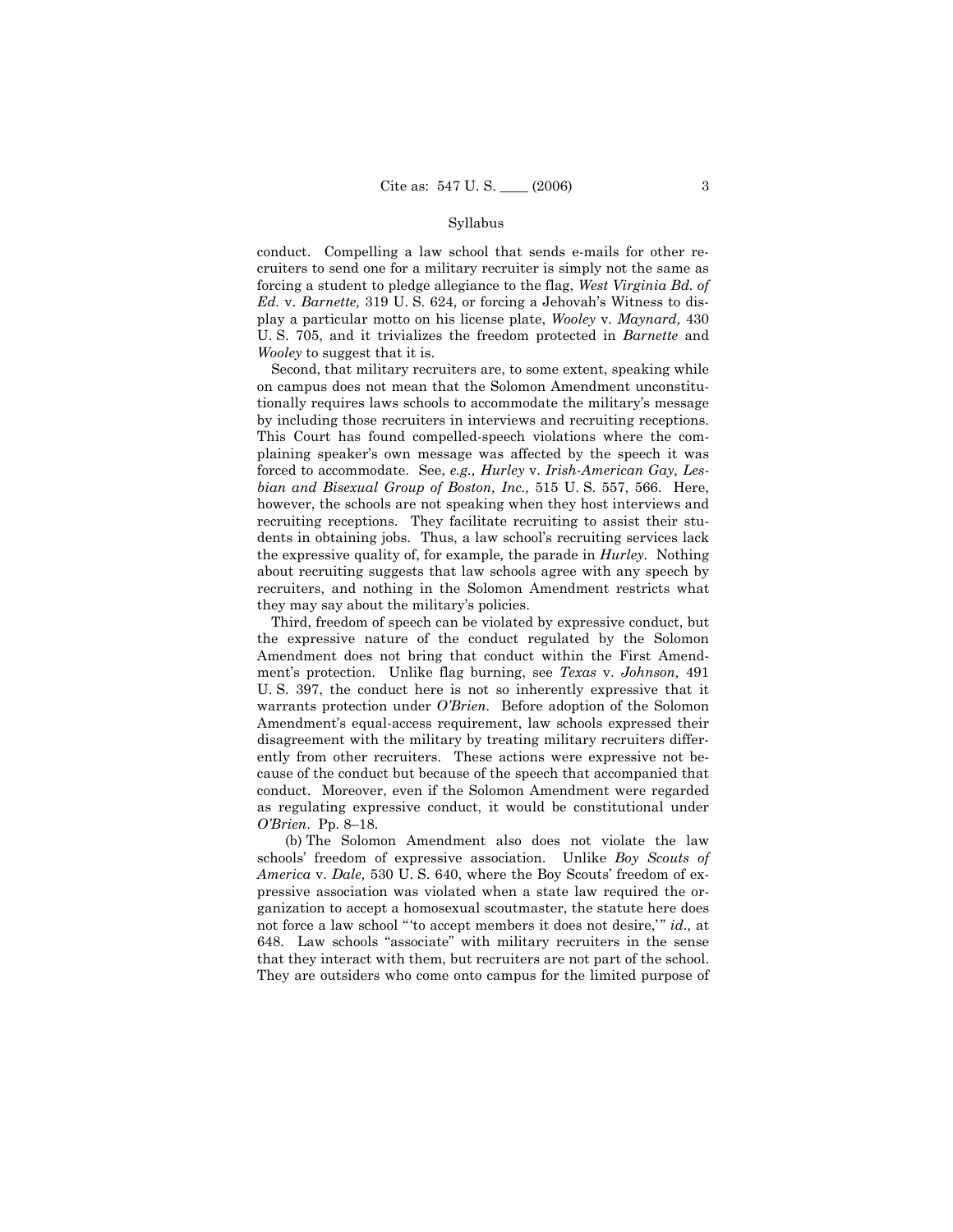# 4 RUMSFELD *v.* FORUM FOR ACADEMIC AND INSTITU-TIONAL RIGHTS, INC. Syllabus

trying to hire students—not to become members of the school's expressive association. The freedom of expressive association protects more than a group's membership decisions, reaching activities that affect a group's ability to express its message by making group membership less attractive. But the Solomon Amendment has no similar effect on a law school's associational rights. Students and faculty are free to associate to voice their disapproval of the military's message; nothing about the statute affects the composition of the group by making membership less desirable. Pp. 18–20.

390 F. 3d 219, reversed and remanded.

ROBERTS, C. J., delivered the opinion of the Court, in which all other Members joined, except ALITO, J., who took no part in the consideration or decision of the case.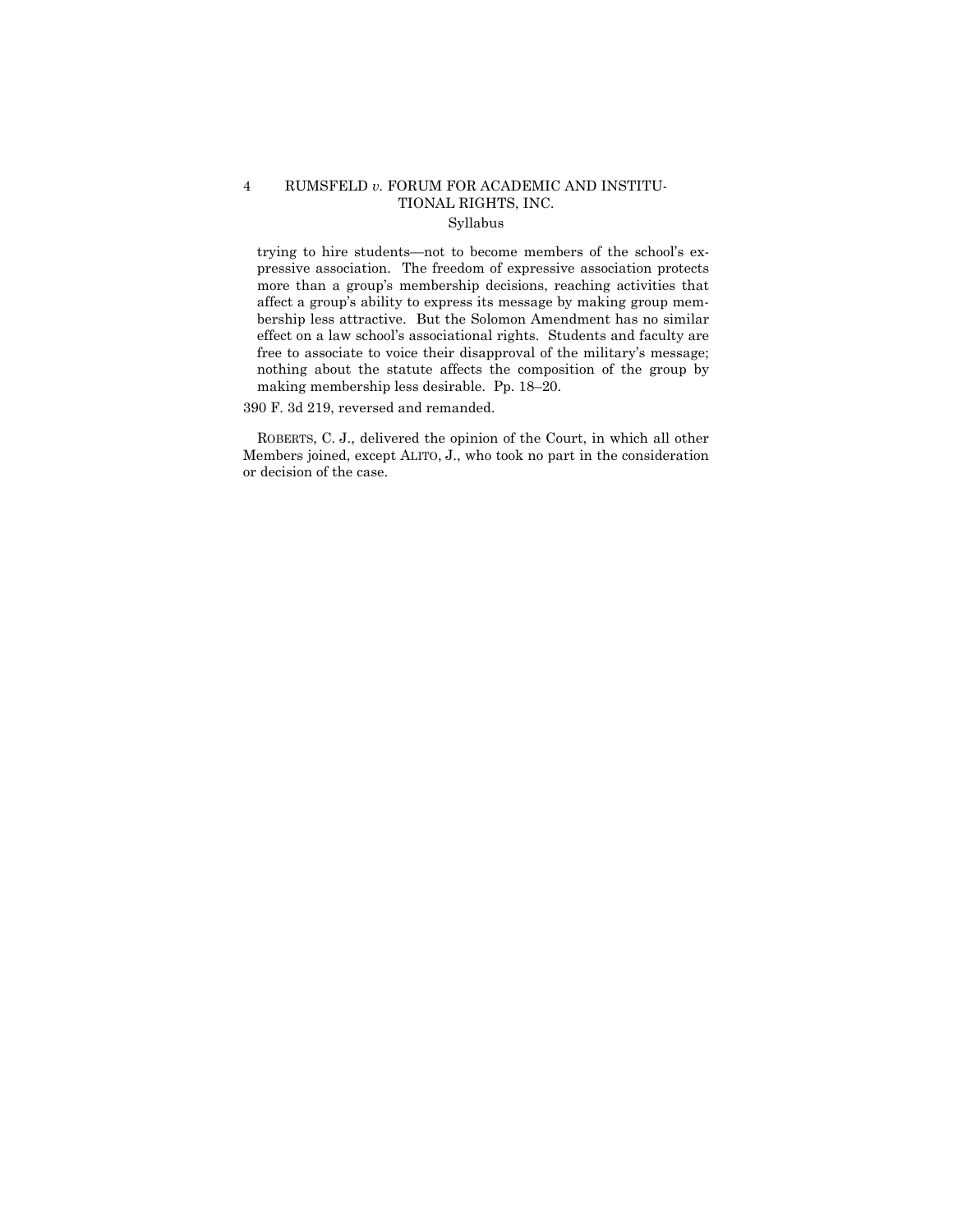NOTICE: This opinion is subject to formal revision before publication in the preliminary print of the United States Reports. Readers are requested to notify the Reporter of Decisions, Supreme Court of the United States, Washington, D. C. 20543, of any typographical or other formal errors, in order that corrections may be made before the preliminary print goes to press.

# $\frac{1}{2}$  ,  $\frac{1}{2}$  ,  $\frac{1}{2}$  ,  $\frac{1}{2}$  ,  $\frac{1}{2}$  ,  $\frac{1}{2}$  ,  $\frac{1}{2}$ **SUPREME COURT OF THE UNITED STATES**

#### $\mathcal{L}=\mathcal{L}$ No. 04–1152

# DONALD H. RUMSFELD, SECRETARY OF DEFENSE, ET AL., PETITIONERS *v.* FORUM FOR ACADEMIC AND INSTITUTIONAL RIGHTS, INC., ET AL.

# ON WRIT OF CERTIORARI TO THE UNITED STATES COURT OF APPEALS FOR THE THIRD CIRCUIT

## [March 6, 2006]

CHIEF JUSTICE ROBERTS delivered the opinion of the Court.

When law schools began restricting the access of military recruiters to their students because of disagreement with the Government's policy on homosexuals in the military, Congress responded by enacting the Solomon Amendment. See 10 U. S. C. A. §983 (Supp. 2005). That provision specifies that if any part of an institution of higher education denies military recruiters access equal to that provided other recruiters, the entire institution would lose certain federal funds. The law schools responded by suing, alleging that the Solomon Amendment infringed their First Amendment freedoms of speech and association. The District Court disagreed but was reversed by a divided panel of the Court of Appeals for the Third Circuit, which ordered the District Court to enter a preliminary injunction against enforcement of the Solomon Amendment. We granted certiorari.

Respondent Forum for Academic and Institutional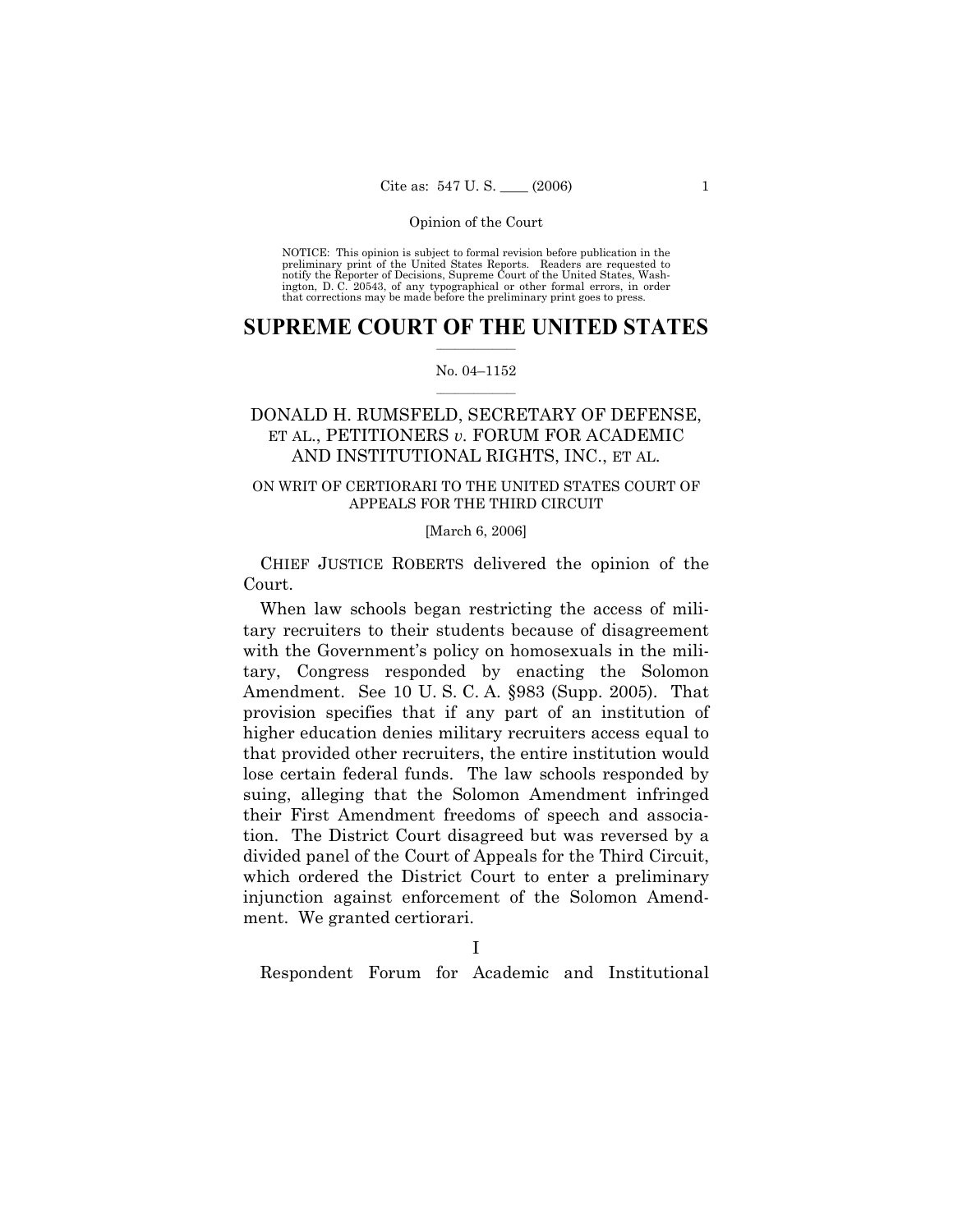Rights, Inc. (FAIR), is an association of law schools and law faculties. App. 5. Its declared mission is "to promote academic freedom, support educational institutions in opposing discrimination and vindicate the rights of institutions of higher education." *Id*., at 6. FAIR members have adopted policies expressing their opposition to discrimination based on, among other factors, sexual orientation. *Id*., at 18. They would like to restrict military recruiting on their campuses because they object to the policy Congress has adopted with respect to homosexuals in the military. See 10 U. S. C. §654.1 The Solomon Amendment, however, forces institutions to choose between enforcing their nondiscrimination policy against military recruiters in this way and continuing to receive specified federal funding.

In 2003, FAIR sought a preliminary injunction against enforcement of the Solomon Amendment, which at that time—it has since been amended—prevented the Department of Defense (DOD) from providing specified federal funds to any institution of higher education "that either prohibits, or in effect prevents" military recruiters "from gaining entry to campuses." §983(b).2 FAIR considered

——————

<sup>1</sup>Under this policy, a person generally may not serve in the Armed Forces if he has engaged in homosexual acts, stated that he is a homosexual, or married a person of the same sex. Respondents do not challenge that policy in this litigation.<br><sup>2</sup>The complaint named numerous other plaintiffs as well. The Dis-

trict Court concluded that each plaintiff had standing to bring this suit. 291 F. Supp. 2d 269, 284–296 (NJ 2003). The Court of Appeals for the Third Circuit agreed with the District Court that FAIR had associational standing to bring this suit on behalf of its members. 390 F. 3d 219, 228, n. 7 (2004). The Court of Appeals did not determine whether the other plaintiffs have standing because the presence of one party with standing is sufficient to satisfy Article III's case-or-controversy requirement. *Ibid.* (citing *Bowsher* v. *Synar,* 478 U. S. 714, 721 (1986)). Because we also agree that FAIR has standing, we similarly limit our discussion to FAIR.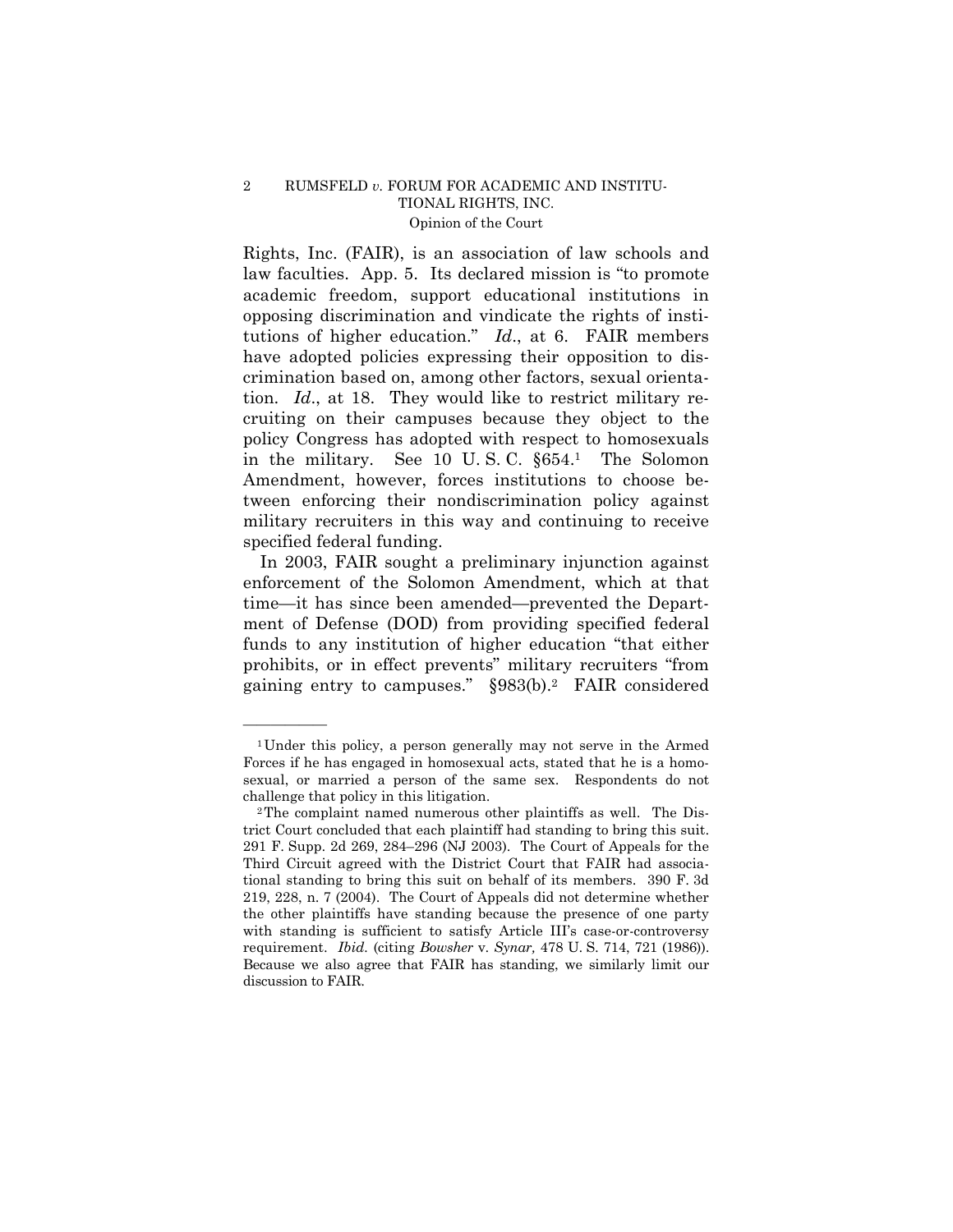the DOD's interpretation of this provision particularly objectionable. Although the statute required only "entry to campuses," the Government—after the terrorist attacks on September 11, 2001—adopted an informal policy of " 'requir[ing] universities to provide military recruiters access to students equal in quality and scope to that provided to other recruiters." 291 F. Supp. 2d 269, 283 (NJ 2003). Prior to the adoption of this policy, some law schools sought to promote their nondiscrimination policies while still complying with the Solomon Amendment by having military recruiters interview on the undergraduate campus. *Id.*, at 282. But under the equal access policy, military recruiters had to be permitted to interview at the law schools, if other recruiters did so.

FAIR argued that this forced inclusion and equal treatment of military recruiters violated the law schools' First Amendment freedoms of speech and association. According to FAIR, the Solomon Amendment was unconstitutional because it forced law schools to choose between exercising their First Amendment right to decide whether to disseminate or accommodate a military recruiter's message, and ensuring the availability of federal funding for their universities.

The District Court denied the preliminary injunction on the ground that FAIR had failed to establish a likelihood of success on the merits of its First Amendment claims. The District Court held that inclusion "of an unwanted periodic visitor" did not "significantly affect the law schools' ability to express their particular message or viewpoint." *Id.,* at 304. The District Court based its decision in large part on the determination that recruiting is conduct and not speech, concluding that any expressive aspect of recruiting "is entirely ancillary to its dominant economic purpose." *Id.,* at 308. The District Court held that Congress could regulate this expressive aspect of the conduct under the test set forth in *United States* v. *O'Brien,*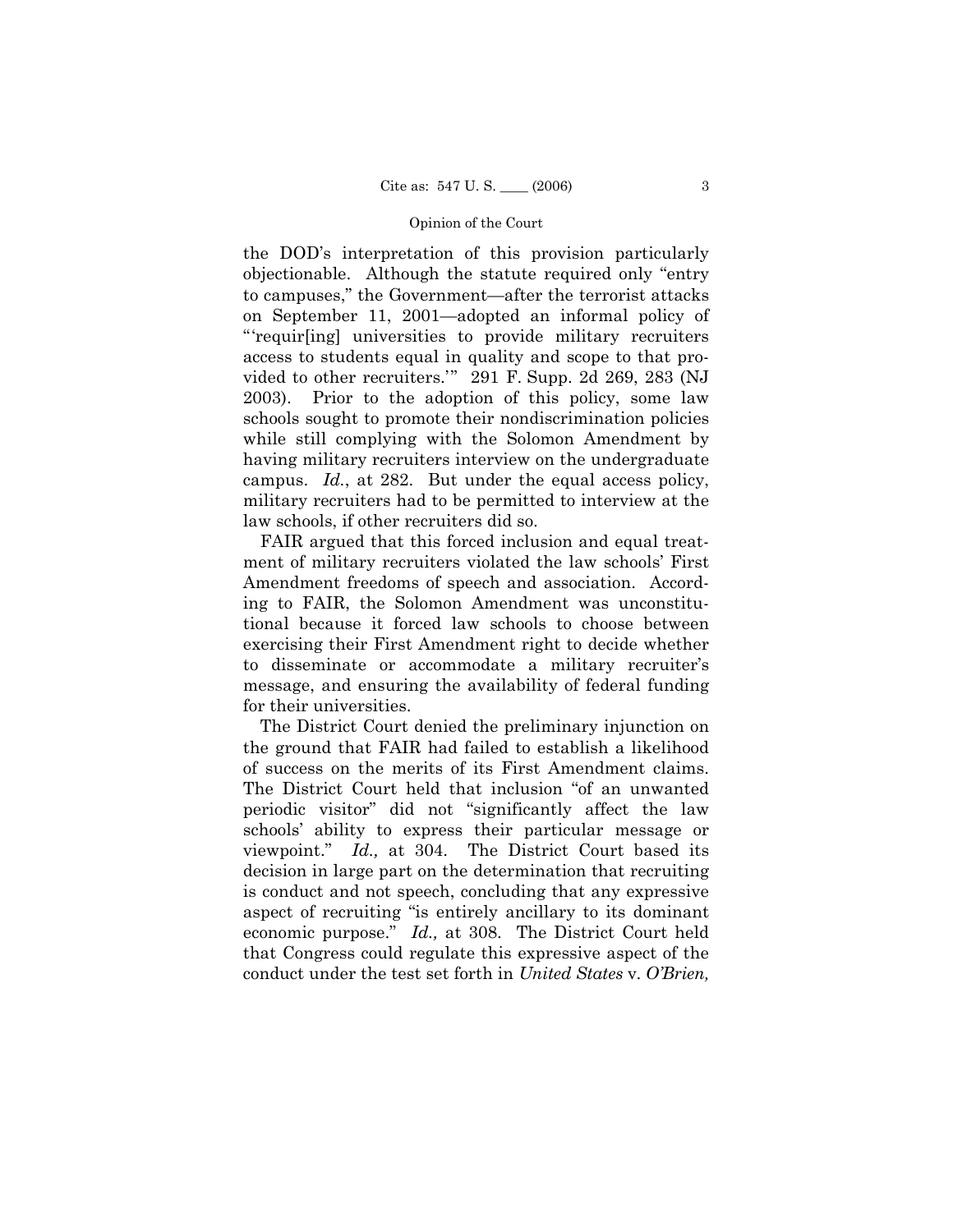# 391 U. S. 367 (1968). 291 F. Supp. 2d, at 311–314.

In rejecting FAIR's constitutional claims, the District Court disagreed with "the DOD's proposed interpretation that the statute requires law schools to 'provide military recruiters access to students that is at least equal in quality and scope to the access provided other potential employers." *Id.*, at 321. In response to the District Court's concerns, Congress codified the DOD's informal policy. See H. R. Rep. No. 108–443, pt. 1, p. 6 (2004) (discussing the District Court's decision in this case and stating that the amended statute "would address the court's opinion and codify the equal access standard"). The Solomon Amendment now prevents an institution from receiving certain federal funding if it prohibits military recruiters "from gaining access to campuses, or access to students . . . on campuses, for purposes of military recruiting in a manner that is at least equal in quality and scope to the access to campuses and to students that is provided to any other employer." 10 U. S. C. A. §983(b) (Supp. 2005).3

FAIR appealed the District Court's judgment, arguing that the recently amended Solomon Amendment was unconstitutional for the same reasons as the earlier version. A divided panel of the Court of Appeals for the Third Circuit agreed. 390 F. 3d 219 (2004). According to the Third Circuit, the Solomon Amendment violated the unconstitutional conditions doctrine because it forced a law school to choose between surrendering First Amendment rights and losing federal funding for its university. *Id.,* at

——————

<sup>3</sup>The federal funds covered by the Solomon Amendment are specified at 10 U. S. C. A. §983(d)(1) (Supp. 2005) and include funding from the Departments of Defense, Homeland Security, Transportation, Labor, Health and Human Services, and Education, and the Central Intelligence Agency and the National Nuclear Security Administration of the Department of Energy. Funds provided for student financial assistance are not covered. §983(d)(2). The loss of funding applies not only to the particular school denying access but universitywide. §983(b).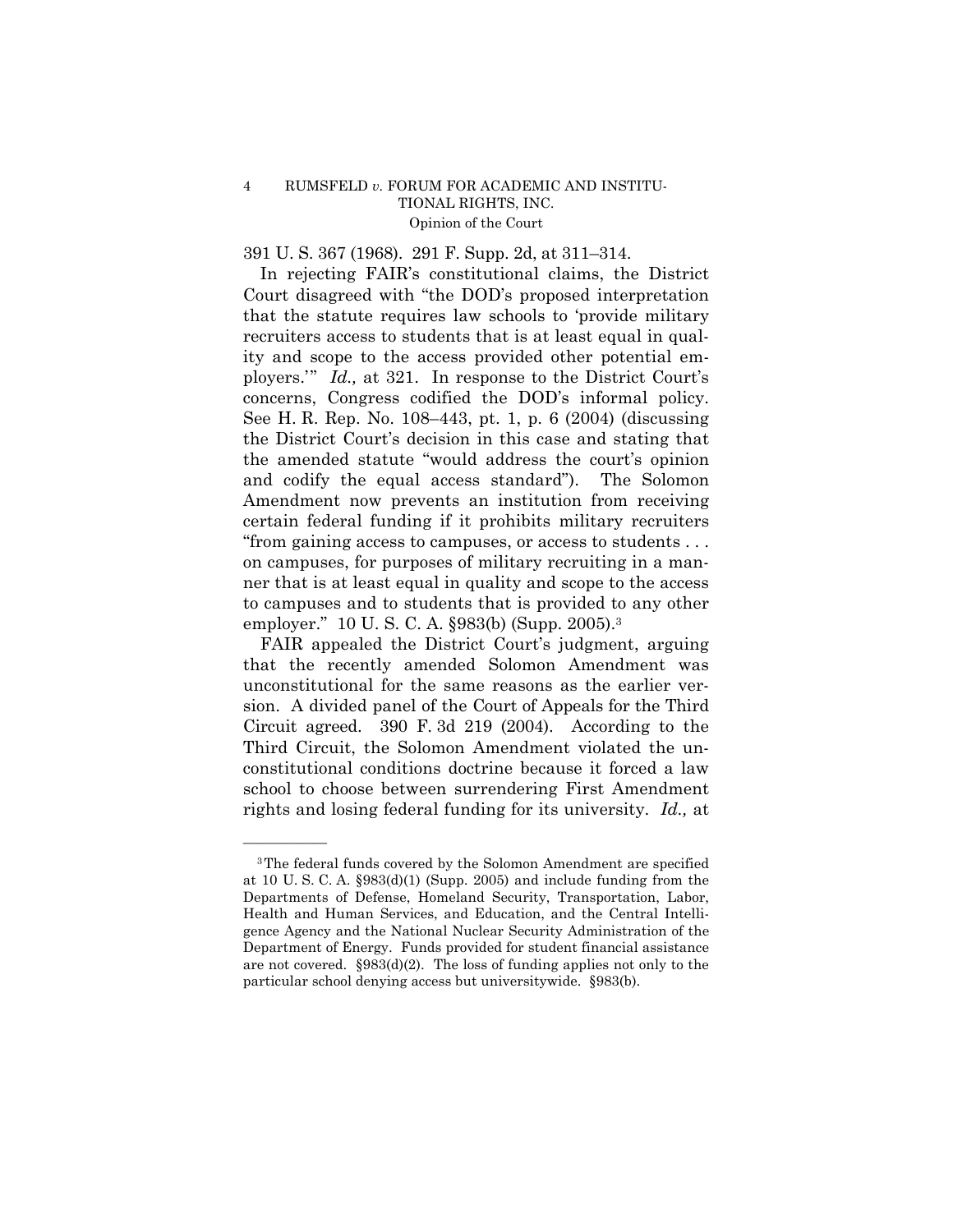229–243. Unlike the District Court, the Court of Appeals did not think that the *O'Brien* analysis applied because the Solomon Amendment, in its view, regulated speech and not simply expressive conduct. 390 F. 3d, at 243–244. The Third Circuit nonetheless determined that if the regulated activities were properly treated as expressive conduct rather than speech, the Solomon Amendment was also unconstitutional under *O'Brien*. 390 F. 3d, at 244– 246. As a result, the Court of Appeals reversed and remanded for the District Court to enter a preliminary injunction against enforcement of the Solomon Amendment. *Id.,* at 246. A dissenting judge would have applied *O'Brien* and affirmed. 390 F. 3d, at 260–262.

We granted certiorari. 544 U. S. 1017 (2005).

### II

The Solomon Amendment denies federal funding to an institution of higher education that "has a policy or practice . . . that either prohibits, or in effect prevents" the military "from gaining access to campuses, or access to students . . . on campuses, for purposes of military recruiting in a manner that is at least equal in quality and scope to the access to campuses and to students that is provided to any other employer." 10 U. S. C. A. §983(b) (Supp. 2005). The statute provides an exception for an institution with "a longstanding policy of pacifism based on historical religious affiliation." §983(c)(2). The Government and FAIR agree on what this statute requires: In order for a law school and its university to receive federal funding, the law school must offer military recruiters the same access to its campus and students that it provides to the nonmilitary recruiter receiving the most favorable access.

Certain law professors participating as *amici,* however, argue that the Government and FAIR misinterpret the statute. See Brief for William Alford et al. as *Amici Curiae* 10–18; Brief for 56 Columbia Law School Faculty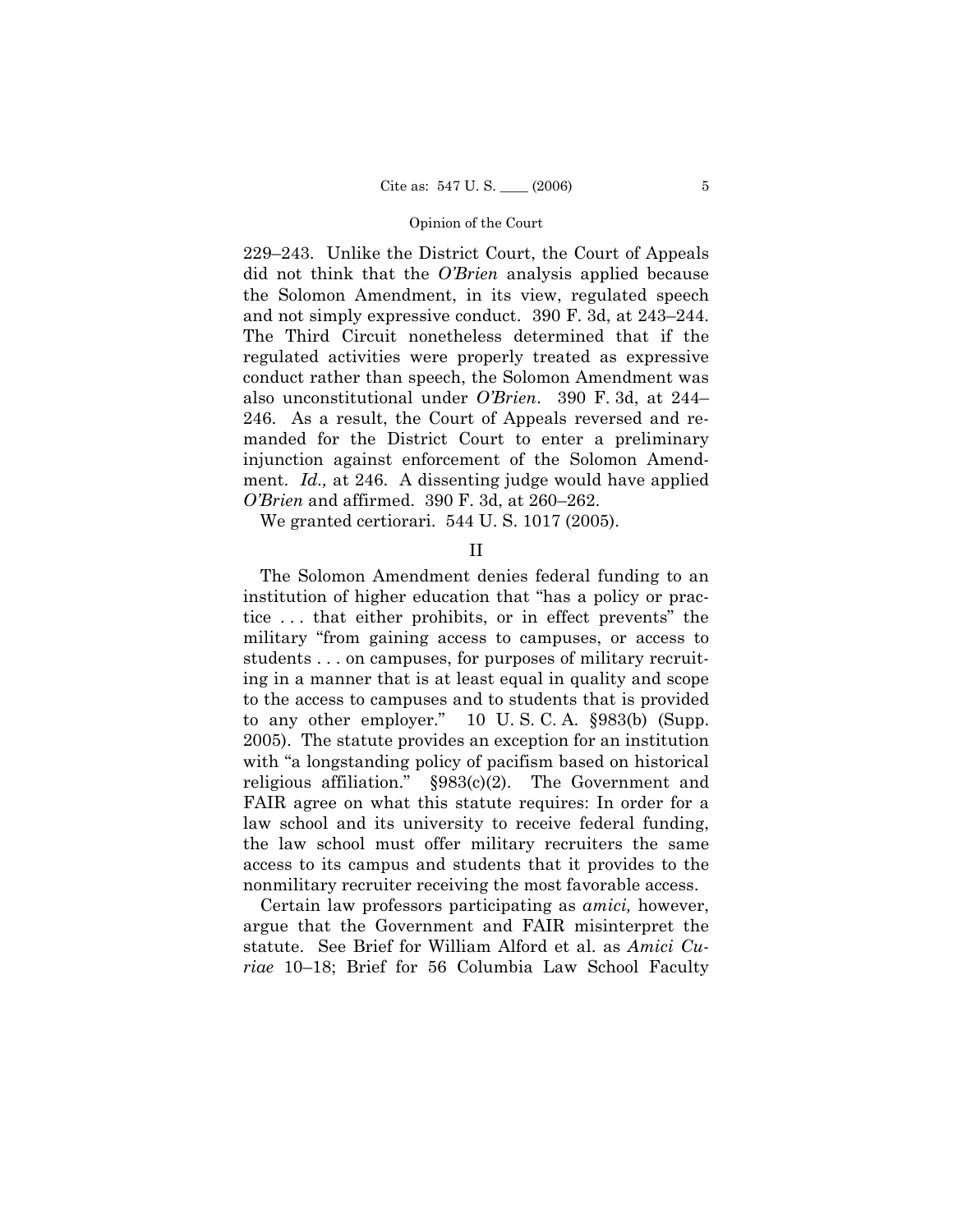Members as *Amici Curiae* 6–15. According to these *amici*, the Solomon Amendment's equal-access requirement is satisfied when an institution applies to military recruiters the same policy it applies to all other recruiters. On this reading, a school excluding military recruiters would comply with the Solomon Amendment so long as it also excluded any other employer that violates its nondiscrimination policy.

In its reply brief, the Government claims that this question is not before the Court because it was neither included in the questions presented nor raised by FAIR. Reply Brief for United States 20, n. 4. But our review may, in our discretion, encompass questions "'fairly included'" within the question presented, *Yee* v. *Escondido*, 503 U. S. 519, 535 (1992), and there can be little doubt that granting certiorari to determine whether a statute is constitutional fairly includes the question of what that statute says. Nor must we accept an interpretation of a statute simply because it is agreed to by the parties. After all, "[o]ur task is to construe what Congress has enacted." *Duncan* v. *Walker,* 533 U. S. 167, 172 (2001). We think it appropriate in the present case to consider whether institutions can comply with the Solomon Amendment by applying a general nondiscrimination policy to exclude military recruiters.

We conclude that they cannot and that the Government and FAIR correctly interpret the Solomon Amendment. The statute requires the Secretary of Defense to compare the military's "access to campuses" and "access to students" to "the access to campuses and to students that is provided to *any other employer*." (Emphasis added.) The statute does not call for an inquiry into why or how the "other employer" secured its access. Under *amici*'s reading, a military recruiter has the same "access" to campuses and students as, say, a law firm when the law firm is permitted on campus to interview students and the mili-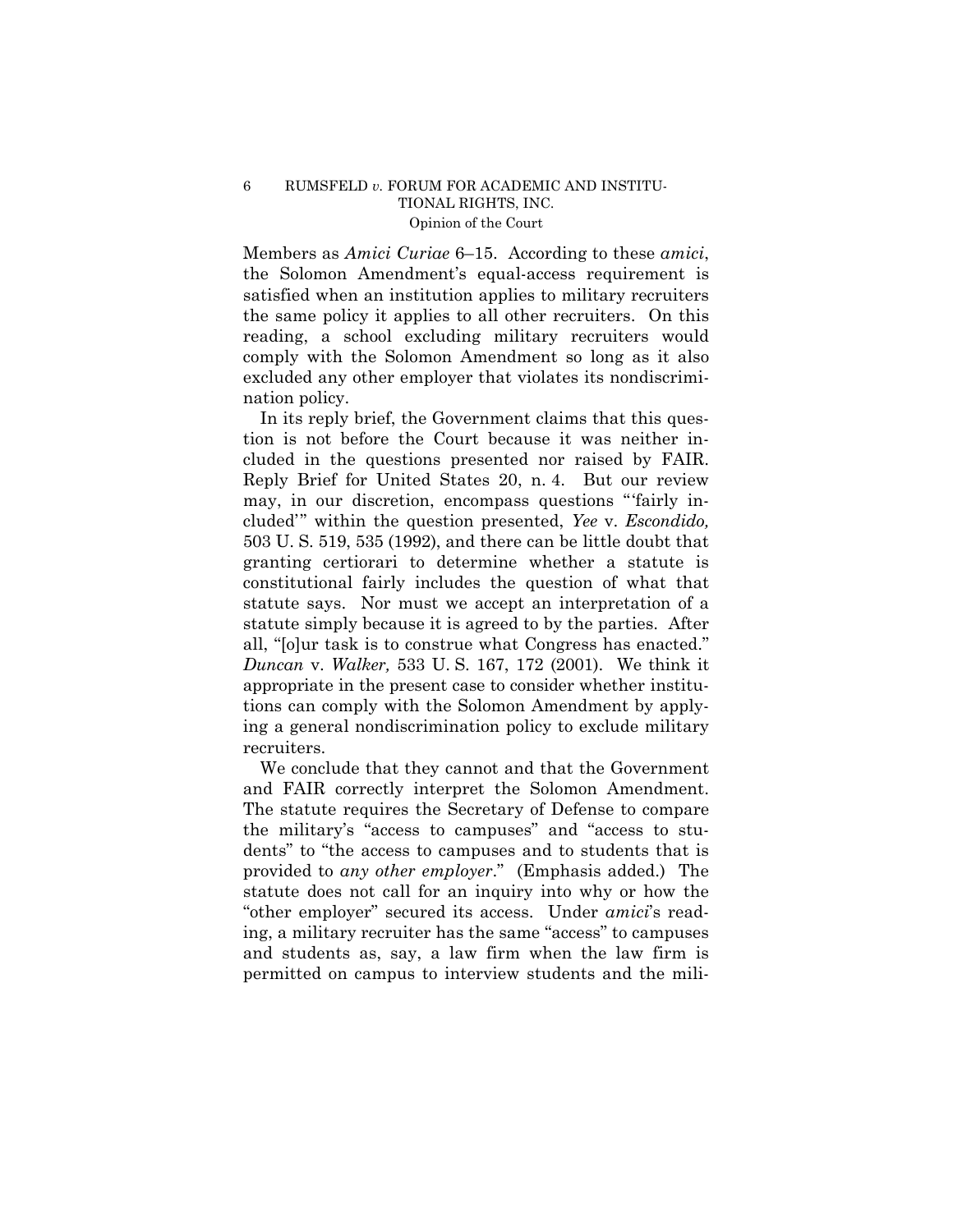tary is not. We do not think that the military recruiter has received equal "access" in this situation—regardless of whether the disparate treatment is attributable to the military's failure to comply with the school's nondiscrimination policy.

The Solomon Amendment does not focus on the *content*  of a school's recruiting policy, as the *amici* would have it. Instead, it looks to the *result* achieved by the policy and compares the "access . . . provided" military recruiters to that provided other recruiters. Applying the same policy to all recruiters is therefore insufficient to comply with the statute if it results in a greater level of access for other recruiters than for the military. Law schools must ensure that their recruiting policy operates in such a way that military recruiters are given access to students at least equal to that "*provided* to any other employer." (Emphasis added.)

Not only does the text support this view, but this interpretation is necessary to give effect to the Solomon Amendment's recent revision. Under the prior version, the statute required "entry" without specifying how military recruiters should be treated once on campus. 10 U. S. C. §983(b). The District Court thought that the DOD policy, which required equal access to students once recruiters were on campus, was unwarranted based on the text of the statute. 291 F. Supp. 2d, at 321. Congress responded directly to this decision by codifying the DOD policy. Under *amici*'s interpretation, this legislative change had no effect—law schools could still restrict military access, so long as they do so under a generally applicable nondiscrimination policy. Worse yet, the legislative change made it *easier* for schools to keep military recruiters out altogether: under the prior version, simple access could not be denied, but under the amended version, access could be denied altogether, so long as a nonmilitary recruiter would also be denied access. That is rather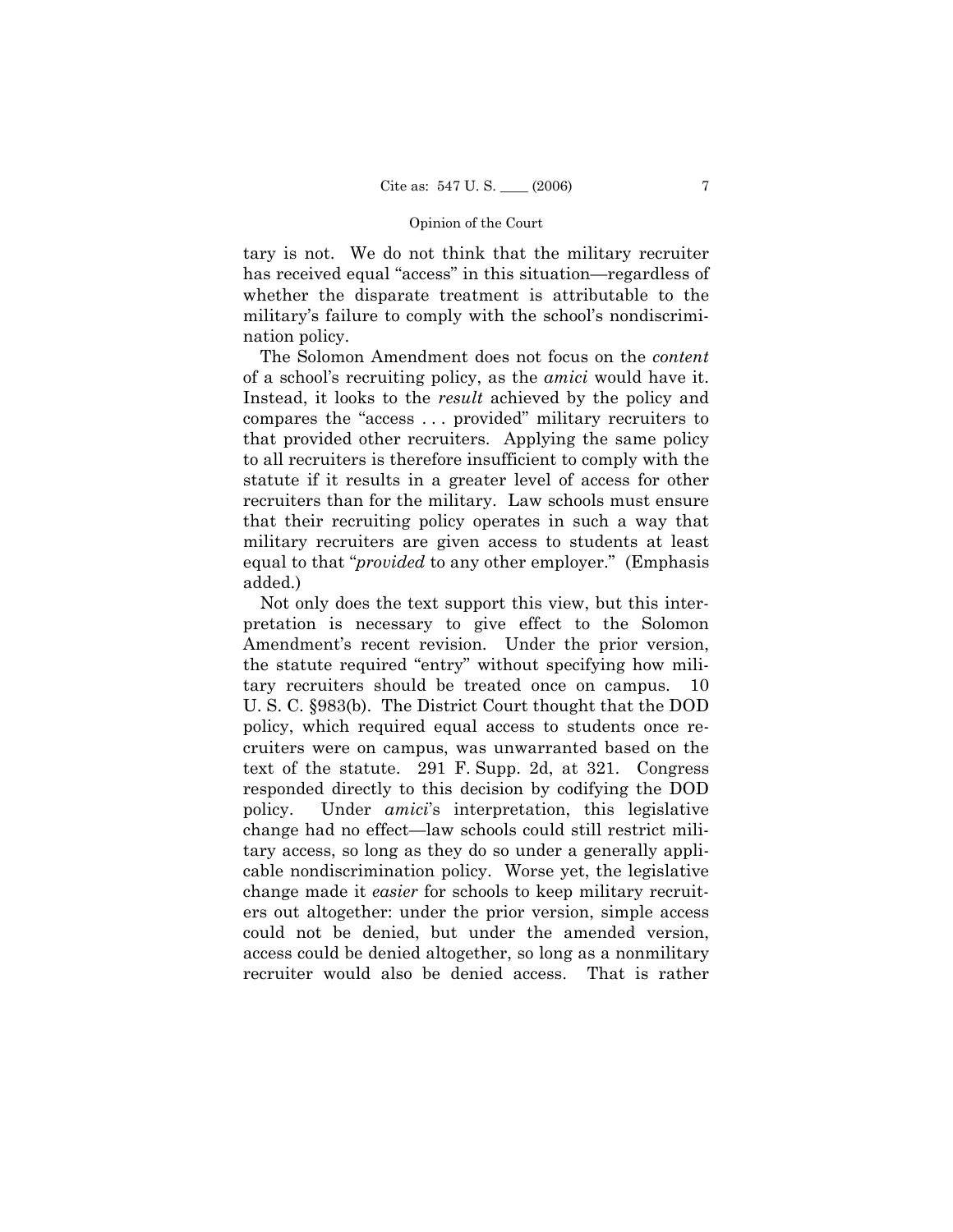clearly *not* what Congress had in mind in codifying the DOD policy. We refuse to interpret the Solomon Amendment in a way that negates its recent revision, and indeed would render it a largely meaningless exercise.

We therefore read the Solomon Amendment the way both the Government and FAIR interpret it. It is insufficient for a law school to treat the military as it treats all other employers who violate its nondiscrimination policy. Under the statute, military recruiters must be given the same access as recruiters who comply with the policy.

## III

The Constitution grants Congress the power to "provide for the common Defence," "[t]o raise and support Armies," and "[t]o provide and maintain a Navy." Art. I, §8, cls. 1, 12–13. Congress' power in this area "is broad and sweeping," *O'Brien,* 391 U. S., at 377, and there is no dispute in this case that it includes the authority to require campus access for military recruiters. That is, of course, unless Congress exceeds constitutional limitations on its power in enacting such legislation. See *Rostker* v. *Goldberg,* 453 U. S. 57, 67 (1981). But the fact that legislation that raises armies is subject to First Amendment constraints does not mean that we ignore the purpose of this legislation when determining its constitutionality; as we recognized in *Rostker*, "judicial deference . . . is at its apogee" when Congress legislates under its authority to raise and support armies. *Id.,* at 70.

Although Congress has broad authority to legislate on matters of military recruiting, it nonetheless chose to secure campus access for military recruiters indirectly, through its Spending Clause power. The Solomon Amendment gives universities a choice: Either allow military recruiters the same access to students afforded any other recruiter or forgo certain federal funds. Congress' decision to proceed indirectly does not reduce the deference given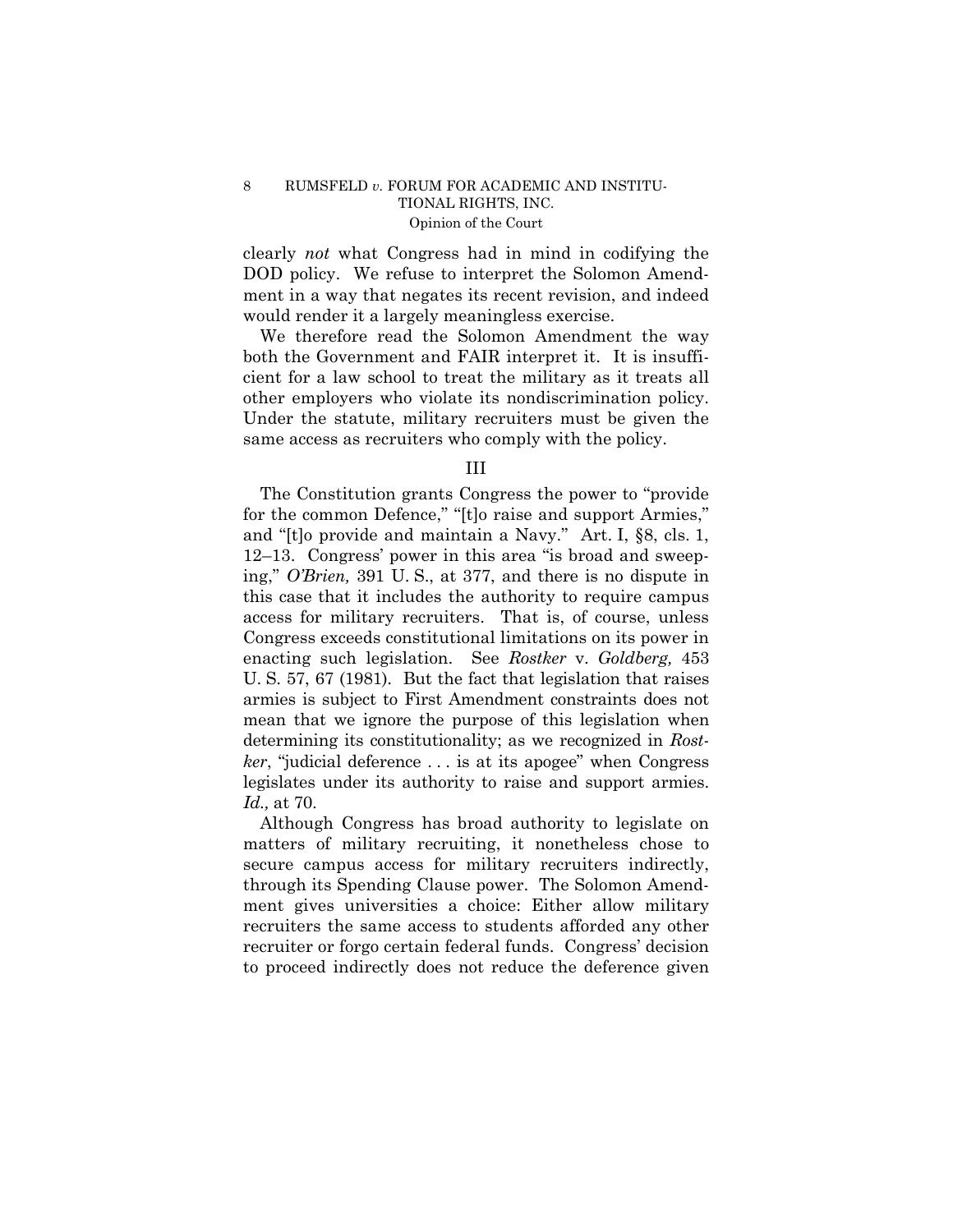to Congress in the area of military affairs. Congress' choice to promote its goal by creating a funding condition deserves at least as deferential treatment as if Congress had imposed a mandate on universities.

Congress' power to regulate military recruiting under the Solomon Amendment is arguably greater because universities are free to decline the federal funds. In *Grove City College* v. *Bell,* 465 U. S. 555, 575–576 (1984), we rejected a private college's claim that conditioning federal funds on its compliance with Title IX of the Education Amendments of 1972 violated the First Amendment. We thought this argument "warrant[ed] only brief consideration" because "Congress is free to attach reasonable and unambiguous conditions to federal financial assistance that educational institutions are not obligated to accept." *Id.,* at 575. We concluded that no First Amendment violation had occurred—without reviewing the substance of the First Amendment claims—because Grove City could decline the Government's funds. *Id*., at 575–576.

Other decisions, however, recognize a limit on Congress' ability to place conditions on the receipt of funds. We recently held that " the government may not deny a benefit to a person on a basis that infringes his constitutionally protected . . . freedom of speech even if he has no entitlement to that benefit." United States v. American Library *Assn., Inc.,* 539 U. S. 194, 210 (2003) (quoting *Board of Comm'rs, Wabaunsee Cty.* v. *Umbehr,* 518 U. S. 668, 674 (1996) (some internal quotation marks omitted)). Under this principle, known as the unconstitutional conditions doctrine, the Solomon Amendment would be unconstitutional if Congress could not directly require universities to provide military recruiters equal access to their students.

This case does not require us to determine when a condition placed on university funding goes beyond the "reasonable" choice offered in *Grove City* and becomes an unconstitutional condition. It is clear that a funding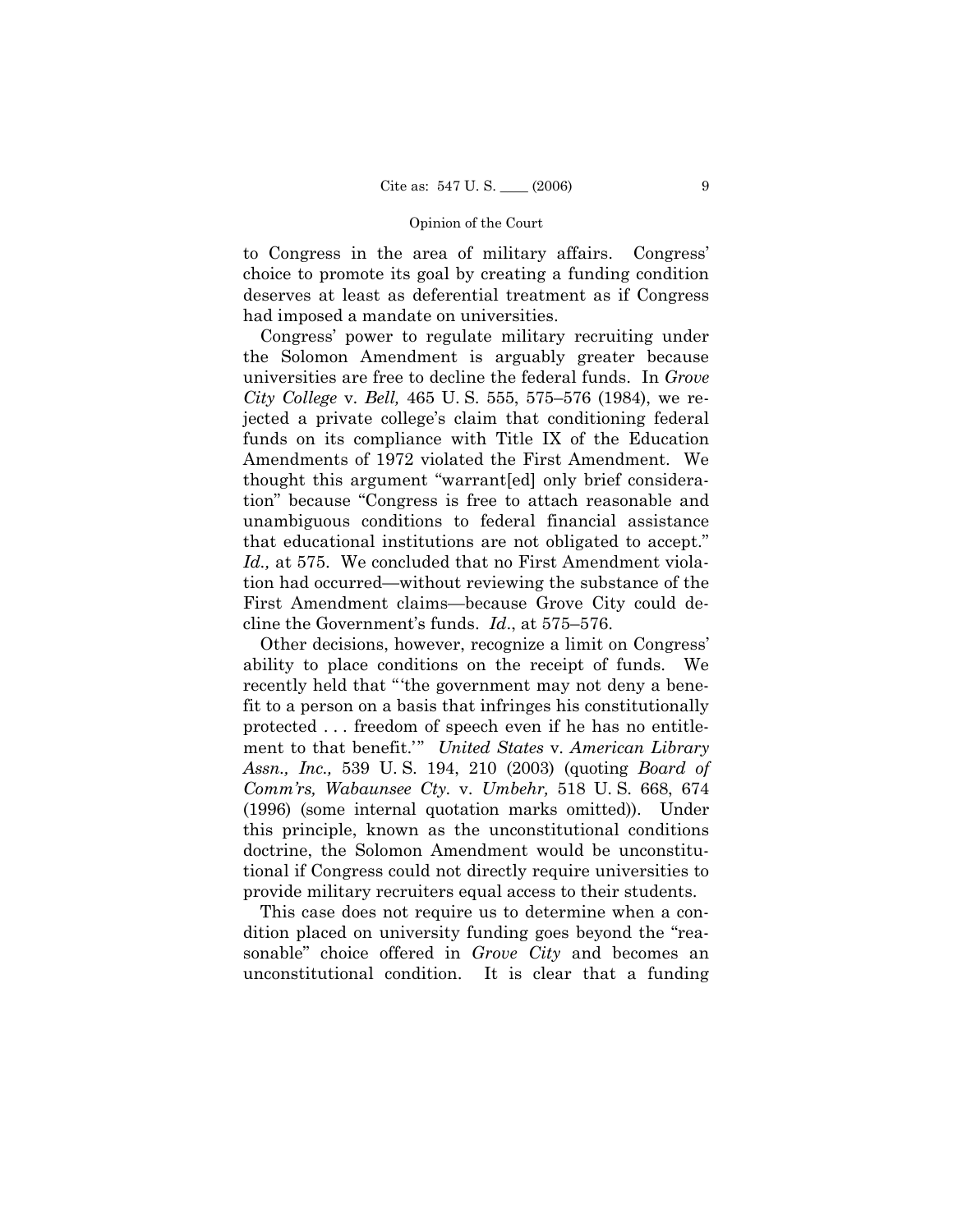condition cannot be unconstitutional if it could be constitutionally imposed directly. See *Speiser* v. *Randall,* 357 U. S. 513, 526 (1958). Because the First Amendment would not prevent Congress from directly imposing the Solomon Amendment's access requirement, the statute does not place an unconstitutional condition on the receipt of federal funds.

A

The Solomon Amendment neither limits what law schools may say nor requires them to say anything. Law schools remain free under the statute to express whatever views they may have on the military's congressionally mandated employment policy, all the while retaining eligibility for federal funds. See Tr. of Oral Arg. 25 (Solicitor General acknowledging that law schools "could put signs on the bulletin board next to the door, they could engage in speech, they could help organize student protests"). As a general matter, the Solomon Amendment regulates conduct, not speech. It affects what law schools must *do*—afford equal access to military recruiters—not what they may or may not *say*.

Nevertheless, the Third Circuit concluded that the Solomon Amendment violates law schools' freedom of speech in a number of ways. First, in assisting military recruiters, law schools provide some services, such as sending e-mails and distributing flyers, that clearly involve speech. The Court of Appeals held that in supplying these services law schools are unconstitutionally compelled to speak the Government's message. Second, military recruiters are, to some extent, speaking while they are on campus. The Court of Appeals held that, by forcing law schools to permit the military on campus to express its message, the Solomon Amendment unconstitutionally requires law schools to host or accommodate the military's speech. Third, although the Court of Appeals thought that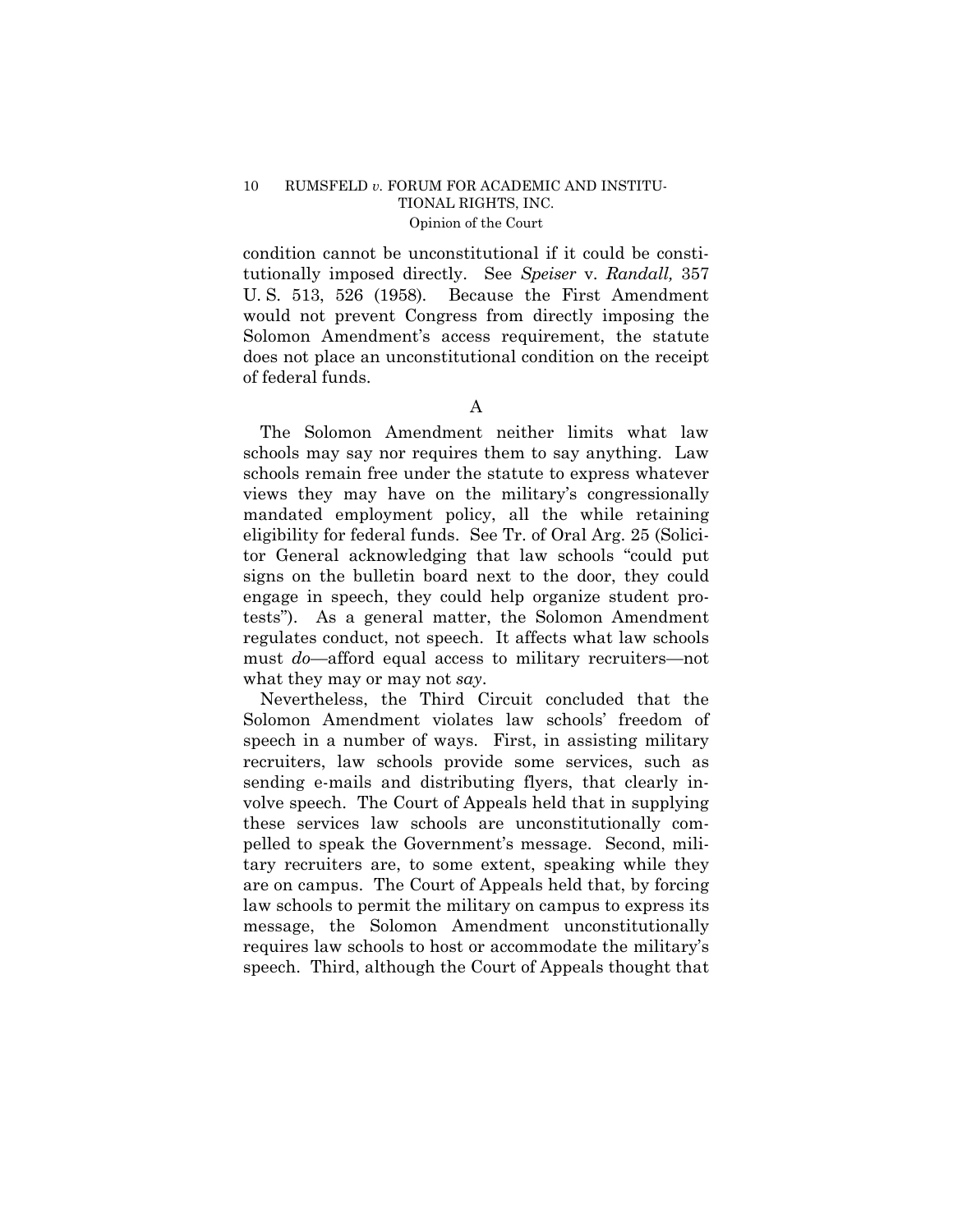the Solomon Amendment regulated speech, it held in the alternative that, if the statute regulates conduct, this conduct is expressive and regulating it unconstitutionally infringes law schools' right to engage in expressive conduct. We consider each issue in turn.<sup>4</sup>

1

Some of this Court's leading First Amendment precedents have established the principle that freedom of speech prohibits the government from telling people what they must say. In *West Virginia Bd. of Ed.* v. *Barnette,* 319 U. S. 624, 642 (1943), we held unconstitutional a state law requiring schoolchildren to recite the Pledge of Allegiance and to salute the flag. And in *Wooley* v. *Maynard,* 430 U. S. 705, 717 (1977), we held unconstitutional another that required New Hampshire motorists to display the state motto—"Live Free or Die"—on their license plates.

The Solomon Amendment does not require any similar expression by law schools. Nonetheless, recruiting assistance provided by the schools often includes elements of speech. For example, schools may send e-mails or post notices on bulletin boards on an employer's behalf. See,

——————

<sup>4</sup>The Court of Appeals also held that the Solomon Amendment violated the First Amendment because it compelled law schools to subsidize the Government's speech "by putting demands on the law schools' employees and resources." 390 F. 3d, at 240. We do not consider the law schools' assistance to raise the issue of subsidizing Government speech as that concept has been used in our cases. See *Johanns* v. *Livestock Marketing Assn.,* 544 U. S. 550, 559 (2005). The accommodations the law schools must provide to military recruiters are minimal, are not of a monetary nature, and are extended to all employers recruiting on campus, not just the Government. And in *Johanns*, which was decided after the Third Circuit's decision in this case, we noted that our previous compelled-subsidy cases involved subsidizing private speech, and we held that "[c]itizens may challenge compelled support of private speech, but have no First Amendment right not to fund government speech." *Id.*, at 562. The military recruiters' speech is clearly Government speech.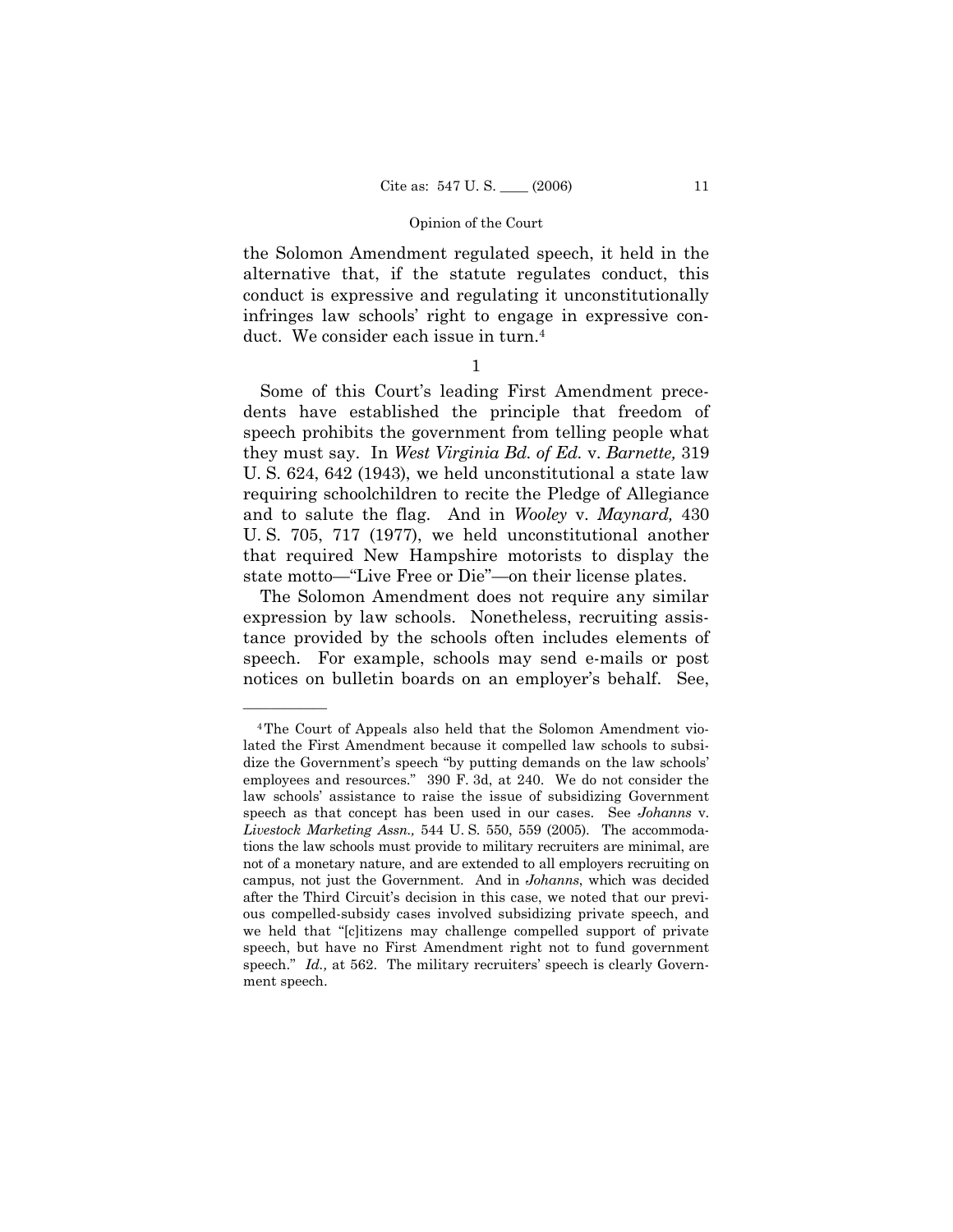*e.g.,* App. 169–170; Brief for NALP (National Association for Law Placement) et al. as *Amici Curiae* 11. Law schools offering such services to other recruiters must also send e-mails and post notices on behalf of the military to comply with the Solomon Amendment. As FAIR points out, these compelled statements of fact ("The U. S. Army recruiter will meet interested students in Room 123 at 11 a.m."), like compelled statements of opinion, are subject to First Amendment scrutiny. See Brief for Respondents 25 (citing *Riley* v. *National Federation of Blind of N. C., Inc.,*  487 U. S. 781, 797–798 (1988)).

This sort of recruiting assistance, however, is a far cry from the compelled speech in *Barnette* and *Wooley*. The Solomon Amendment, unlike the laws at issue in those cases, does not dictate the content of the speech at all, which is only "compelled" if, and to the extent, the school provides such speech for other recruiters. There is nothing in this case approaching a Government-mandated pledge or motto that the school must endorse.

The compelled speech to which the law schools point is plainly incidental to the Solomon Amendment's regulation of conduct, and "it has never been deemed an abridgment of freedom of speech or press to make a course of conduct illegal merely because the conduct was in part initiated, evidenced, or carried out by means of language, either spoken, written, or printed." *Giboney* v. *Empire Storage & Ice Co.,* 336 U. S. 490, 502 (1949). Congress, for example, can prohibit employers from discriminating in hiring on the basis of race. The fact that this will require an employer to take down a sign reading "White Applicants Only" hardly means that the law should be analyzed as one regulating the employer's speech rather than conduct. See *R. A. V.* v. *St. Paul,* 505 U. S. 377, 389 (1992) ("[W]ords can in some circumstances violate laws directed not against speech but against conduct"). Compelling a law school that sends scheduling e-mails for other recruiters to send one for a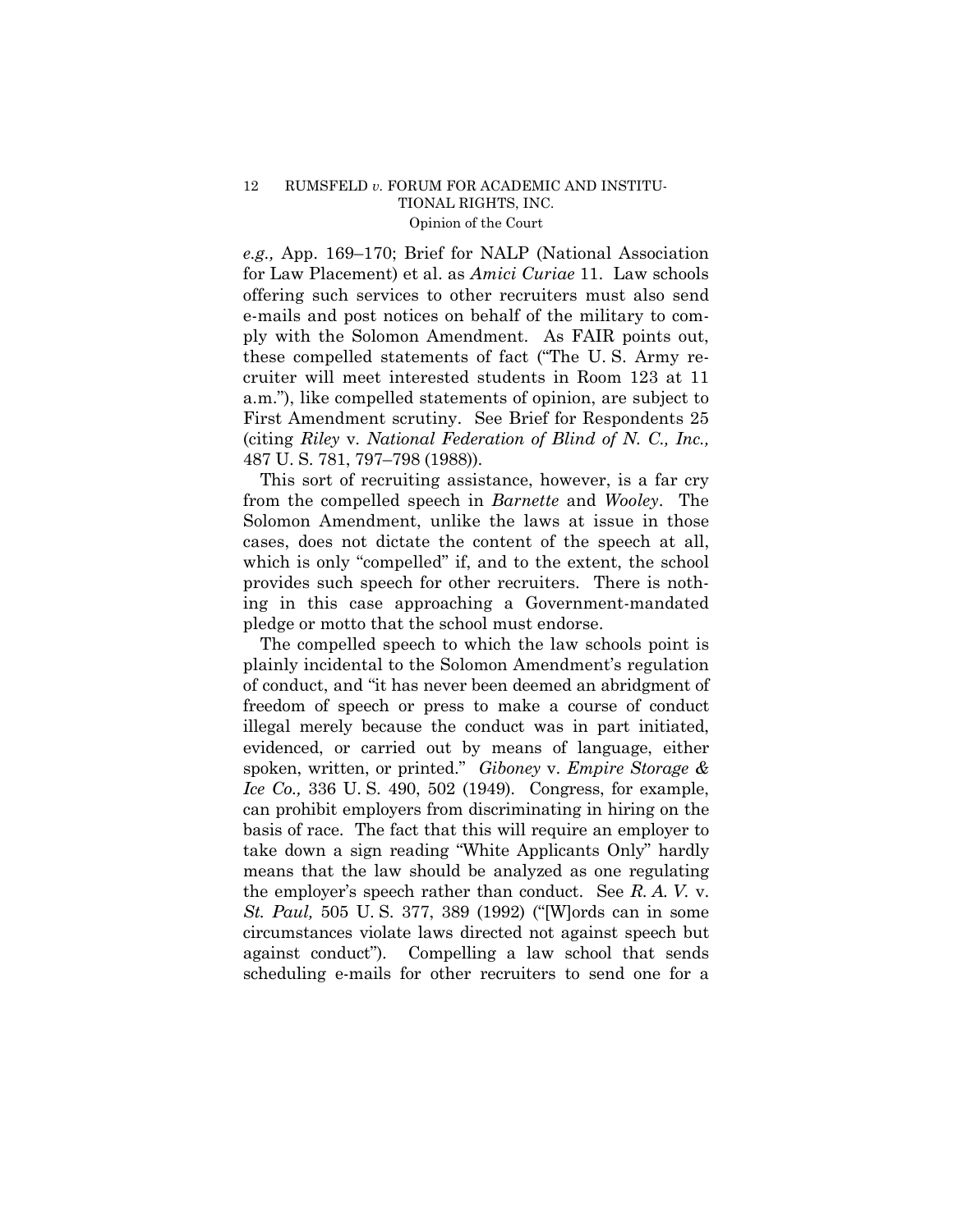military recruiter is simply not the same as forcing a student to pledge allegiance, or forcing a Jehovah's Witness to display the motto "Live Free or Die," and it trivializes the freedom protected in *Barnette* and *Wooley* to suggest that it is.

2

Our compelled-speech cases are not limited to the situation in which an individual must personally speak the government's message. We have also in a number of instances limited the government's ability to force one speaker to host or accommodate another speaker's message. See *Hurley* v. *Irish-American Gay, Lesbian and Bisexual Group of Boston, Inc.,* 515 U. S. 557, 566 (1995) (state law cannot require a parade to include a group whose message the parade's organizer does not wish to send); *Pacific Gas & Elec. Co.* v. *Public Util. Comm'n of Cal.,* 475 U. S. 1, 20–21 (1986) (plurality opinion); accord, *id.,* at 25 (Marshall, J., concurring in judgment) (state agency cannot require a utility company to include a third-party newsletter in its billing envelope); *Miami Herald Publishing Co.* v. *Tornillo,* 418 U. S. 241, 258 (1974) (right-of-reply statute violates editors' right to determine the content of their newspapers). Relying on these precedents, the Third Circuit concluded that the Solomon Amendment unconstitutionally compels law schools to accommodate the military's message "[b]y requiring schools to include military recruiters in the interviews and recruiting receptions the schools arrange." 390 F. 3d, at 240.

The compelled-speech violation in each of our prior cases, however, resulted from the fact that the complaining speaker's own message was affected by the speech it was forced to accommodate. The expressive nature of a parade was central to our holding in *Hurley*. 515 U. S., at 568 ("Parades are . . . a form of expression, not just motion, and the inherent expressiveness of marching to make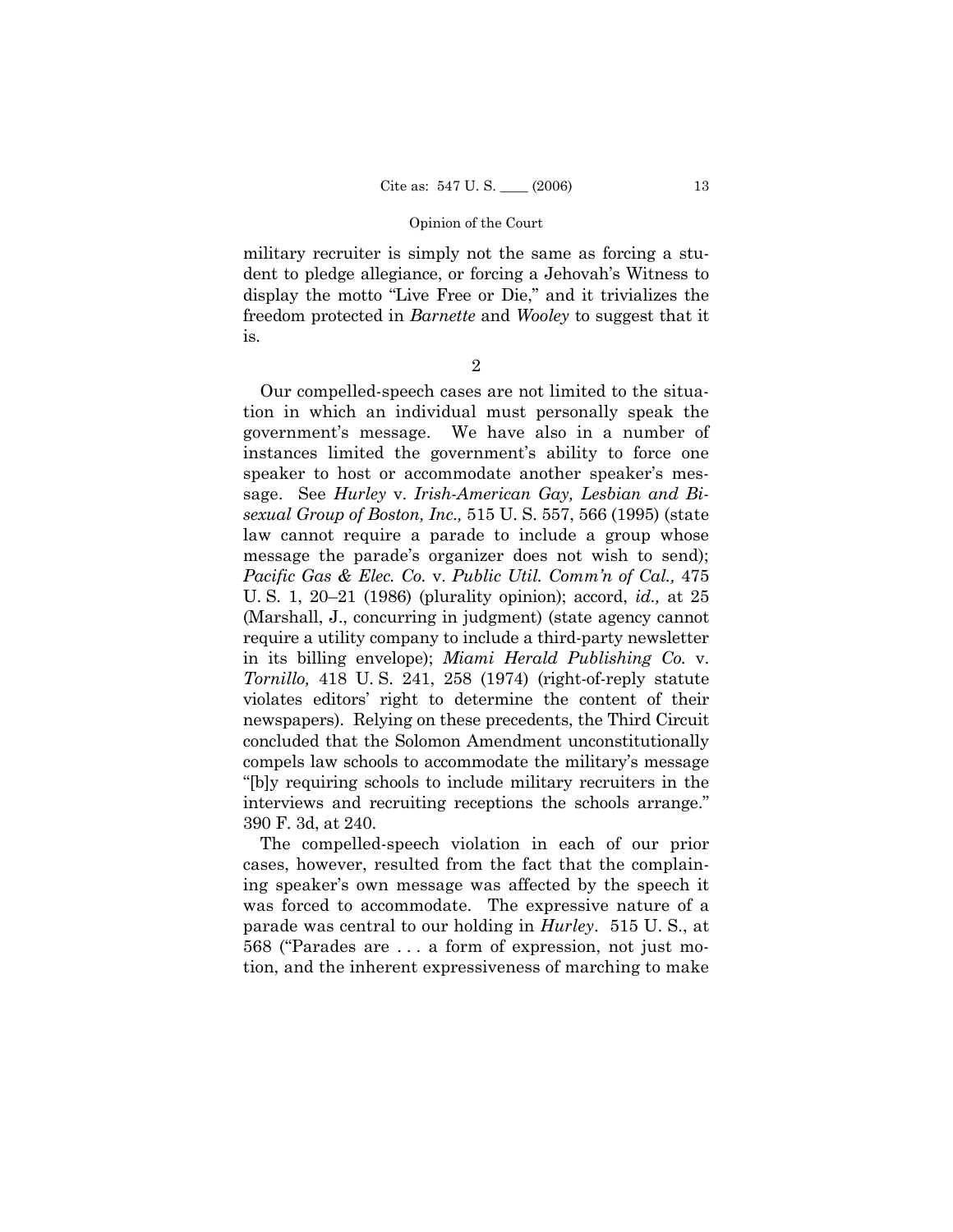a point explains our cases involving protest marches"). We concluded that because "every participating unit affects the message conveyed by the [parade's] private organizers," a law dictating that a particular group must be included in the parade "alter[s] the expressive content of th[e] parade." *Id*., at 572–573. As a result, we held that the State's public accommodation law, as applied to a private parade, "violates the fundamental rule of protection under the First Amendment, that a speaker has the autonomy to choose the content of his own message." *Id.,*  at 573.

The compelled-speech violations in *Tornillo* and *Pacific Gas* also resulted from interference with a speaker's desired message. In *Tornillo*, we recognized that "the compelled printing of a reply . . . tak[es] up space that could be devoted to other material the newspaper may have preferred to print," 418 U. S., at 256, and therefore concluded that this right-of-reply statute infringed the newspaper editors' freedom of speech by altering the message the paper wished to express, *id.,* at 258. The same is true in *Pacific Gas*. There, the utility company regularly included its newsletter, which we concluded was protected speech, in its billing envelope. 475 U. S., at 8–9. Thus, when the state agency ordered the utility to send a third-party newsletter four times a year, it interfered with the utility's ability to communicate its own message in its newsletter. A plurality of the Court likened this to the situation in *Tornillo* and held that the forced inclusion of the other newsletter interfered with the utility's own message. 475 U. S., at 16–18.

In this case, accommodating the military's message does not affect the law schools' speech, because the schools are not speaking when they host interviews and recruiting receptions. Unlike a parade organizer's choice of parade contingents, a law school's decision to allow recruiters on campus is not inherently expressive. Law schools facili-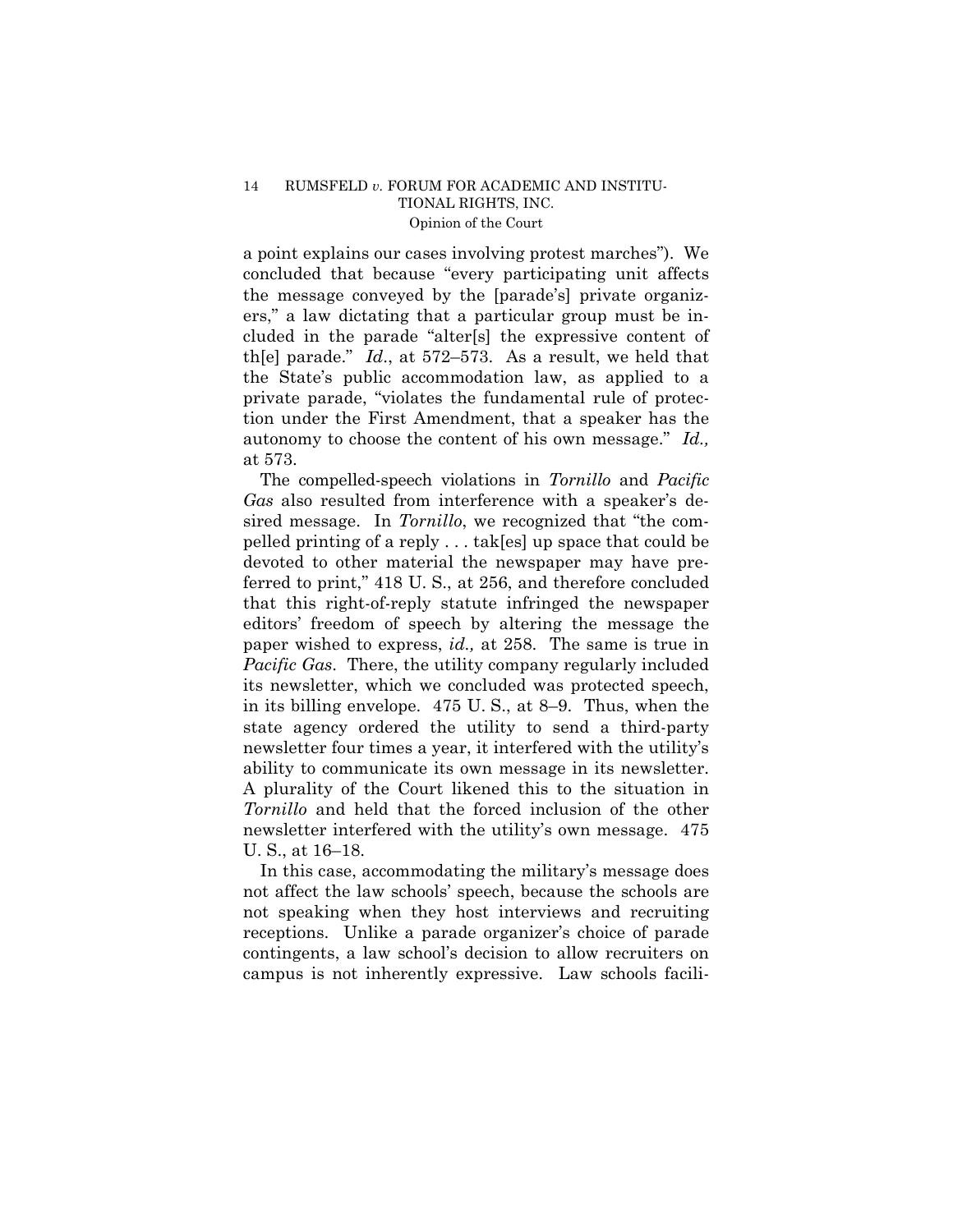tate recruiting to assist their students in obtaining jobs. A law school's recruiting services lack the expressive quality of a parade, a newsletter, or the editorial page of a newspaper; its accommodation of a military recruiter's message is not compelled speech because the accommodation does not sufficiently interfere with any message of the school.

The schools respond that if they treat military and nonmilitary recruiters alike in order to comply with the Solomon Amendment, they could be viewed as sending the message that they see nothing wrong with the military's policies, when they do. We rejected a similar argument in *PruneYard Shopping Center* v. *Robins,* 447 U. S. 74 (1980). In that case, we upheld a state law requiring a shopping center owner to allow certain expressive activities by others on its property. We explained that there was little likelihood that the views of those engaging in the expressive activities would be identified with the owner, who remained free to disassociate himself from those views and who was "not . . . being compelled to affirm [a] belief in any governmentally prescribed position or view." *Id*., at 88.

The same is true here. Nothing about recruiting suggests that law schools agree with any speech by recruiters, and nothing in the Solomon Amendment restricts what the law schools may say about the military's policies. We have held that high school students can appreciate the difference between speech a school sponsors and speech the school permits because legally required to do so, pursuant to an equal access policy. *Board of Ed. of Westside Community Schools (Dist. 66)* v. *Mergens,* 496 U. S. 226, 250 (1990) (plurality opinion); accord, *id.,* at 268 (Marshall, J., concurring in judgment); see also *Rosenberger* v. *Rector and Visitors of Univ. of Va.,* 515 U. S. 819, 841 (1995) (attribution concern "not a plausible fear"). Surely students have not lost that ability by the time they get to law school.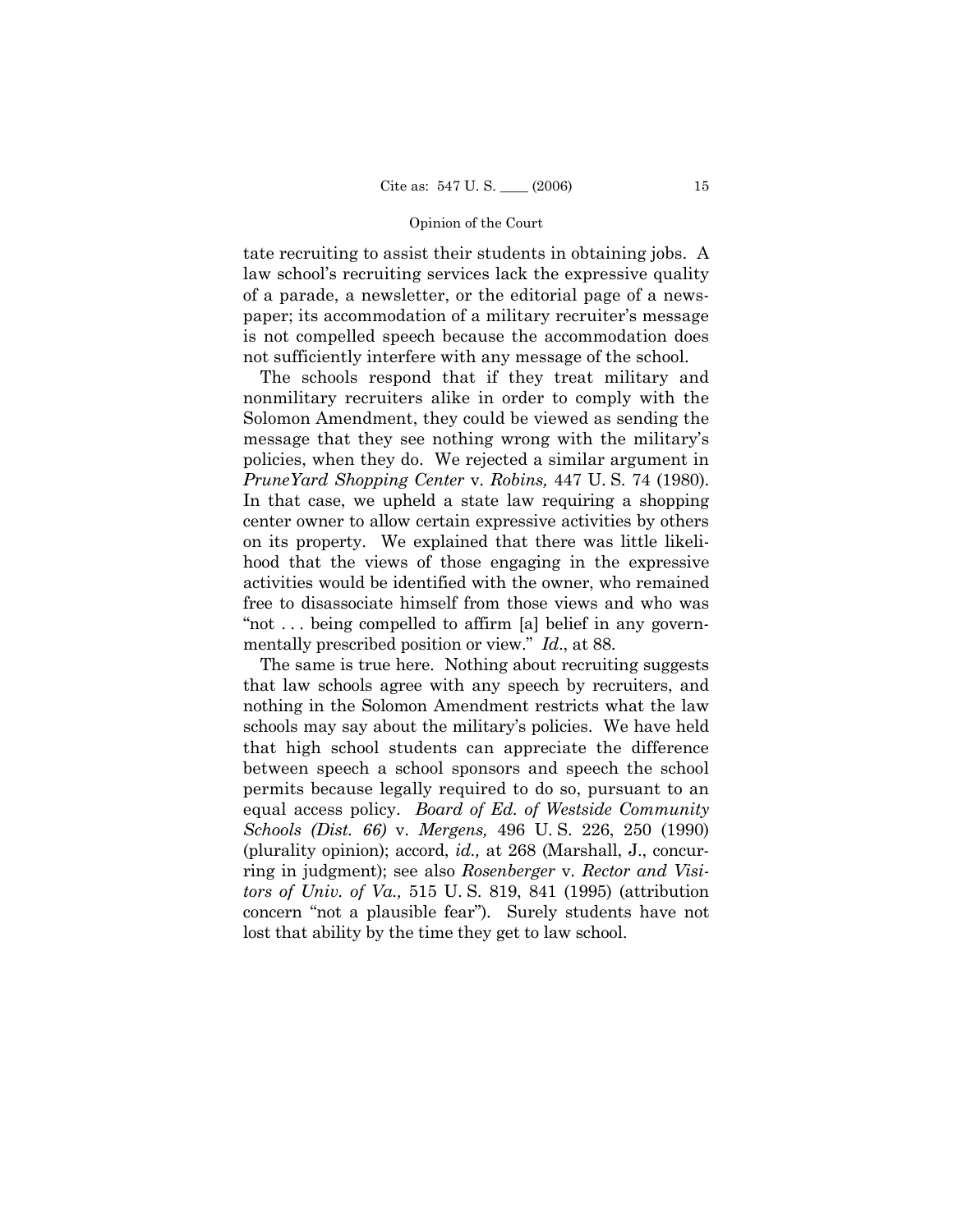3

Having rejected the view that the Solomon Amendment impermissibly regulates *speech*, we must still consider whether the expressive nature of the *conduct* regulated by the statute brings that conduct within the First Amendment's protection. In *O'Brien*, we recognized that some forms of "'symbolic speech'" were deserving of First Amendment protection. 391 U. S., at 376. But we rejected the view that "conduct can be labeled 'speech' whenever the person engaging in the conduct intends thereby to express an idea." *Ibid.* Instead, we have extended First Amendment protection only to conduct that is inherently expressive. In *Texas* v. *Johnson,* 491 U. S. 397, 406 (1989), for example, we applied *O'Brien* and held that burning the American flag was sufficiently expressive to warrant First Amendment protection.

Unlike flag burning, the conduct regulated by the Solomon Amendment is not inherently expressive. Prior to the adoption of the Solomon Amendment's equal-access requirement, law schools "expressed" their disagreement with the military by treating military recruiters differently from other recruiters. But these actions were expressive only because the law schools accompanied their conduct with speech explaining it. For example, the point of requiring military interviews to be conducted on the undergraduate campus is not "overwhelmingly apparent." *Johnson, supra,* at 406. An observer who sees military recruiters interviewing away from the law school has no way of knowing whether the law school is expressing its disapproval of the military, all the law school's interview rooms are full, or the military recruiters decided for reasons of their own that they would rather interview someplace else.

The expressive component of a law school's actions is not created by the conduct itself but by the speech that accompanies it. The fact that such explanatory speech is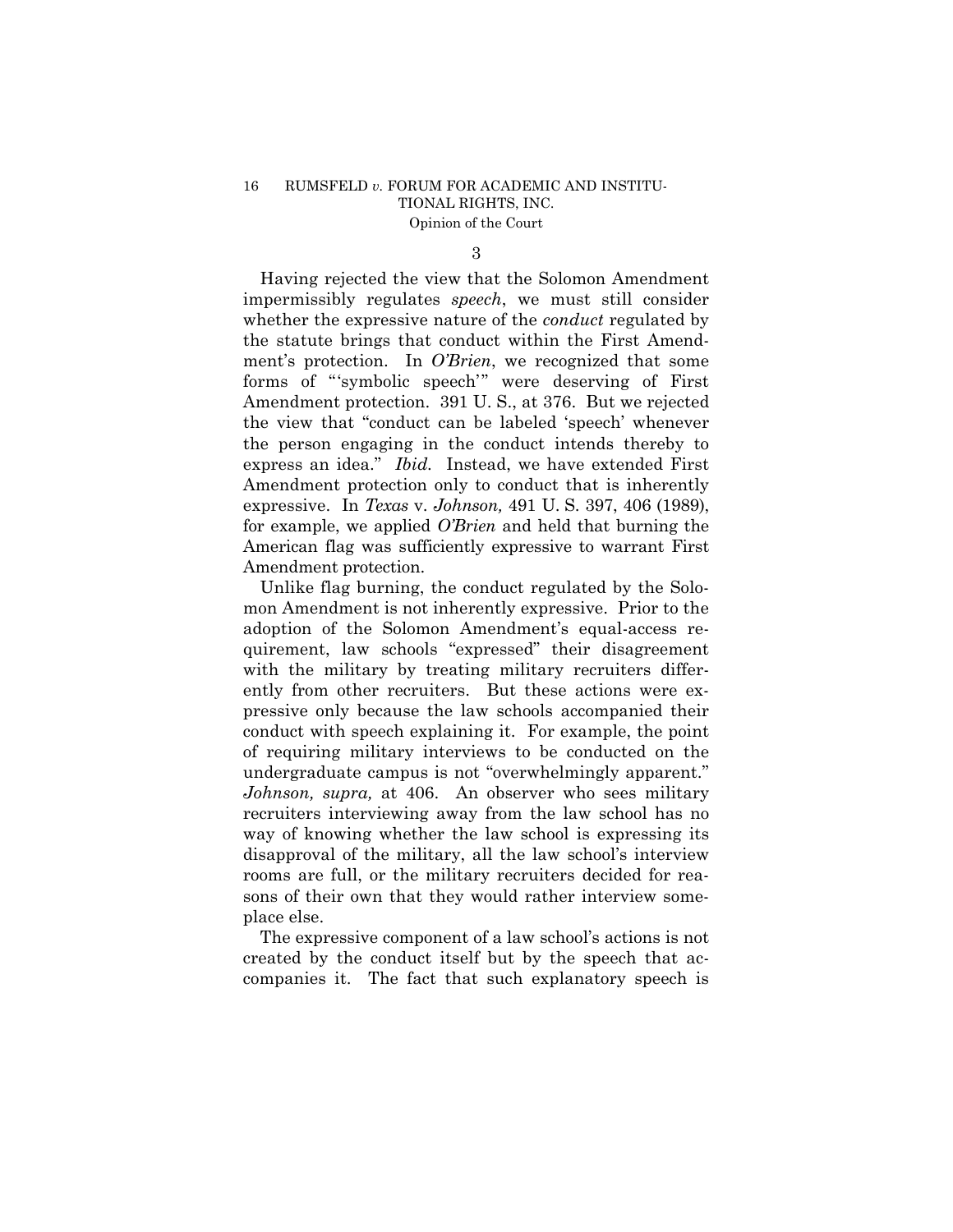necessary is strong evidence that the conduct at issue here is not so inherently expressive that it warrants protection under *O'Brien.* If combining speech and conduct were enough to create expressive conduct, a regulated party could always transform conduct into "speech" simply by talking about it. For instance, if an individual announces that he intends to express his disapproval of the Internal Revenue Service by refusing to pay his income taxes, we would have to apply *O'Brien* to determine whether the Tax Code violates the First Amendment. Neither *O'Brien* nor its progeny supports such a result.

Although the Third Circuit also concluded that *O'Brien*  does not apply, it held in the alternative that the Solomon Amendment does not pass muster under *O'Brien* because the Government failed to produce evidence establishing that the Solomon Amendment was necessary and effective. 390 F. 3d, at 245. The Court of Appeals surmised that "the military has ample resources to recruit through alternative means," suggesting "loan repayment programs" and "television and radio advertisements." *Id.*, at 234–235. As a result, the Government—according to the Third Circuit failed to establish that the statute's burden on speech is no greater than essential to furthering its interest in military recruiting. *Id.*, at 245.

We disagree with the Court of Appeals' reasoning and result. We have held that "an incidental burden on speech is no greater than is essential, and therefore is permissible under *O'Brien*, so long as the neutral regulation promotes a substantial government interest that would be achieved less effectively absent the regulation." *United States* v. *Albertini*, 472 U. S. 675, 689 (1985). The Solomon Amendment clearly satisfies this requirement. Military recruiting promotes the substantial Government interest in raising and supporting the Armed Forces—an objective that would be achieved less effectively if the military were forced to recruit on less favorable terms than other employers. The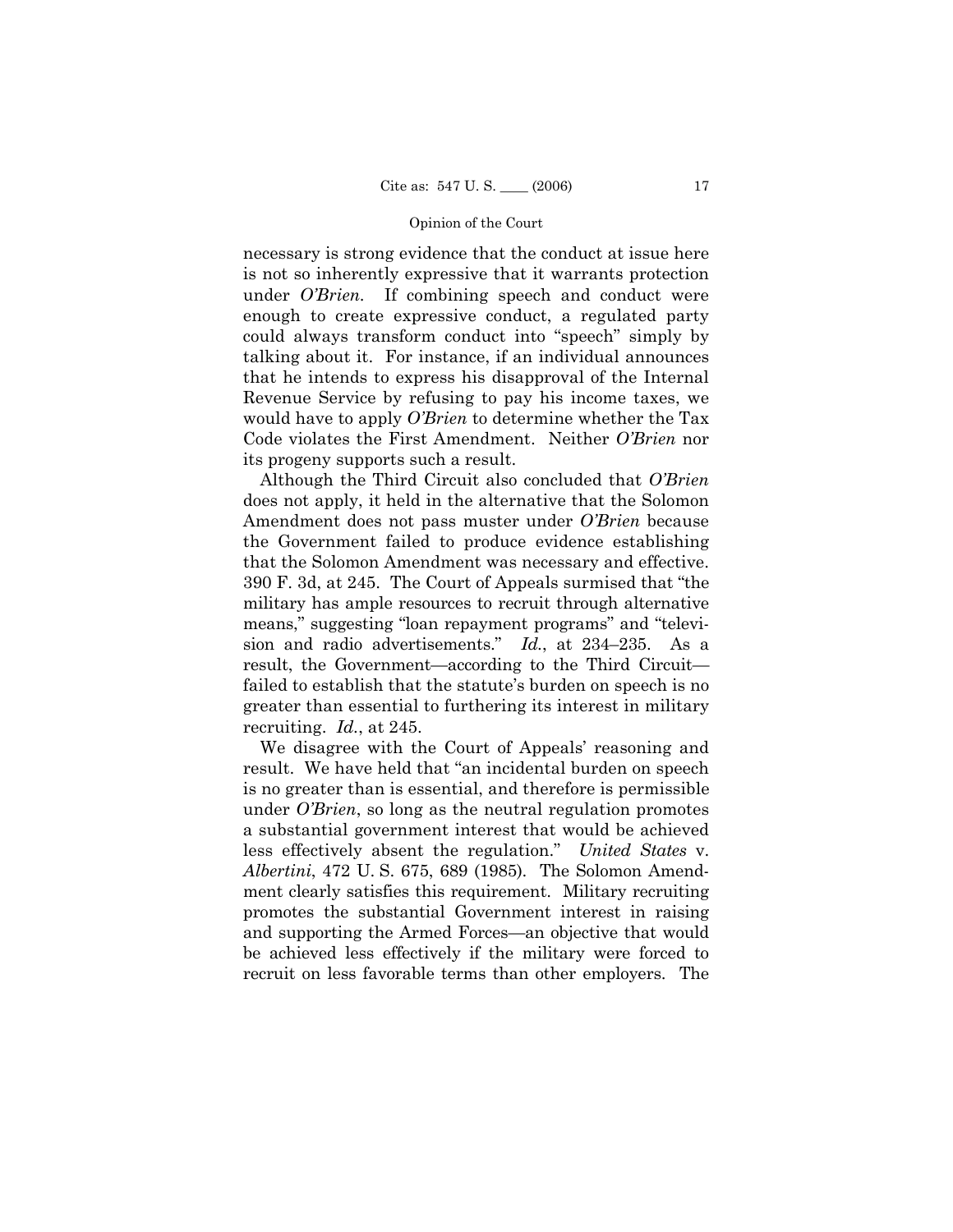Court of Appeals' proposed alternative methods of recruiting are beside the point. The issue is not whether other means of raising an army and providing for a navy might be adequate. See *id.,* at 689 (regulations are not "invalid simply because there is some imaginable alternative that might be less burdensome on speech"). That is a judgment for Congress, not the courts. See U. S. Const., Art. I, §8, cls. 12– 13; *Rostker*, 453 U. S., at 64–65. It suffices that the means chosen by Congress add to the effectiveness of military recruitment. Accordingly, even if the Solomon Amendment were regarded as regulating expressive conduct, it would not violate the First Amendment under *O'Brien*.

B

The Solomon Amendment does not violate law schools' freedom of speech, but the First Amendment's protection extends beyond the right to speak. We have recognized a First Amendment right to associate for the purpose of speaking, which we have termed a "right of expressive association." See, *e.g., Boy Scouts of America* v. *Dale,* 530 U. S. 640, 644 (2000). The reason we have extended First Amendment protection in this way is clear: The right to speak is often exercised most effectively by combining one's voice with the voices of others. See *Roberts* v. *United States Jaycees,* 468 U. S. 609, 622 (1984). If the government were free to restrict individuals' ability to join together and speak, it could essentially silence views that the First Amendment is intended to protect. *Ibid*.

FAIR argues that the Solomon Amendment violates law schools' freedom of expressive association. According to FAIR, law schools' ability to express their message that discrimination on the basis of sexual orientation is wrong is significantly affected by the presence of military recruiters on campus and the schools' obligation to assist them. Relying heavily on our decision in *Dale*, the Court of Appeals agreed. 390 F. 3d, at 230–235.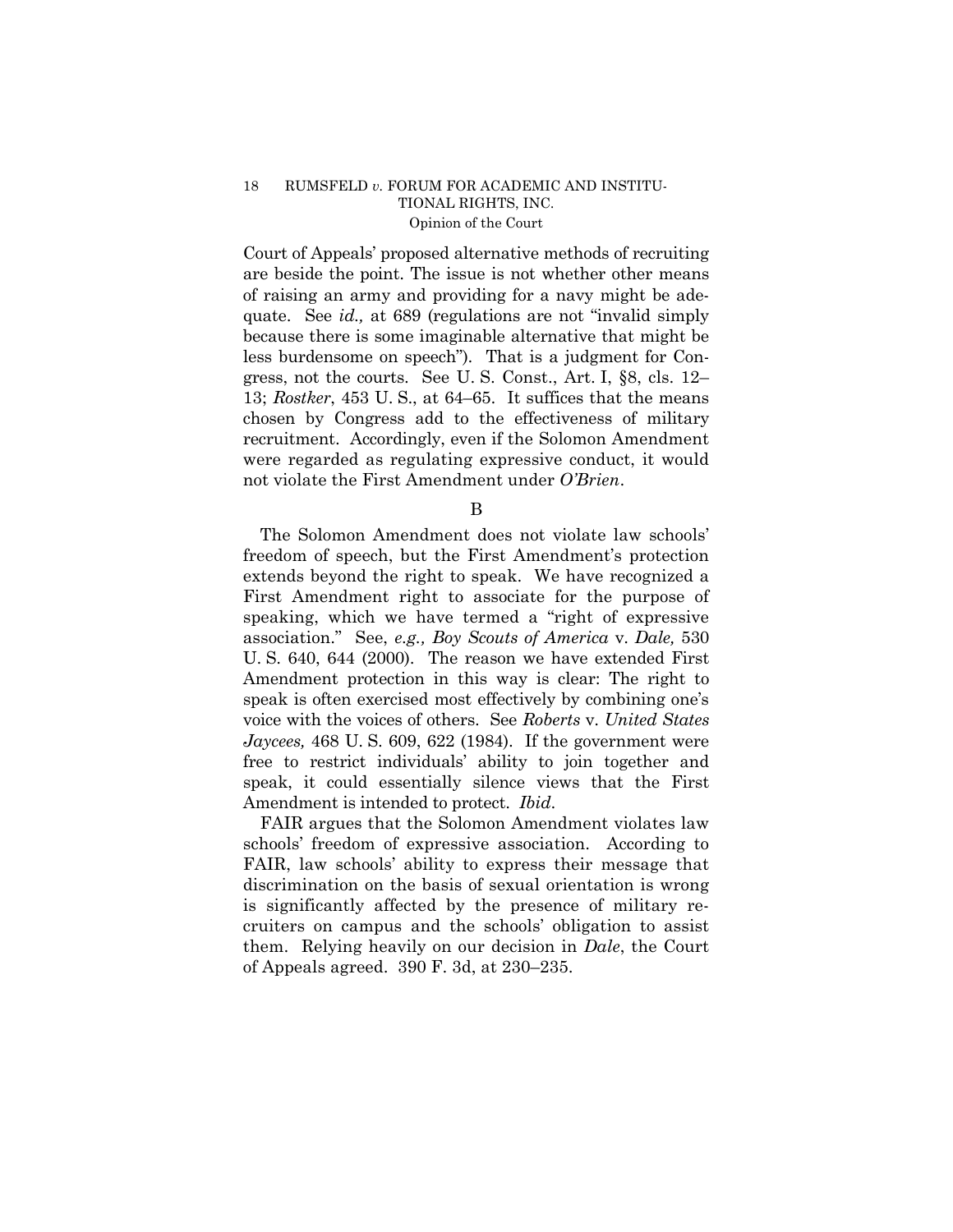In *Dale*, we held that the Boy Scouts' freedom of expressive association was violated by New Jersey's public accommodations law, which required the organization to accept a homosexual as a scoutmaster. After determining that the Boy Scouts was an expressive association, that "the forced inclusion of Dale would significantly affect its expression," and that the State's interests did not justify this intrusion, we concluded that the Boy Scout's First Amendment rights were violated. 530 U. S., at 655–659.

The Solomon Amendment, however, does not similarly affect a law school's associational rights. To comply with the statute, law schools must allow military recruiters on campus and assist them in whatever way the school chooses to assist other employers. Law schools therefore "associate" with military recruiters in the sense that they interact with them. But recruiters are not part of the law school. Recruiters are, by definition, outsiders who come onto campus for the limited purpose of trying to hire students—not to become members of the school's expressive association. This distinction is critical. Unlike the public accommodations law in *Dale*, the Solomon Amendment does not force a law school " 'to accept members it does not desire.'" *Id.,* at 648 (quoting *Roberts, supra,* at 623). The law schools *say* that allowing military recruiters equal access impairs their own expression by requiring them to associate with the recruiters, but just as saying conduct is undertaken for expressive purposes cannot make it symbolic speech, see *supra,* at 16, so too a speaker cannot "erect a shield" against laws requiring access "simply by asserting" that mere association "would impair its message." 530 U. S., at 653.

FAIR correctly notes that the freedom of expressive association protects more than just a group's membership decisions. For example, we have held laws unconstitutional that require disclosure of membership lists for groups seeking anonymity, *Brown* v. *Socialist Workers '74 Cam-*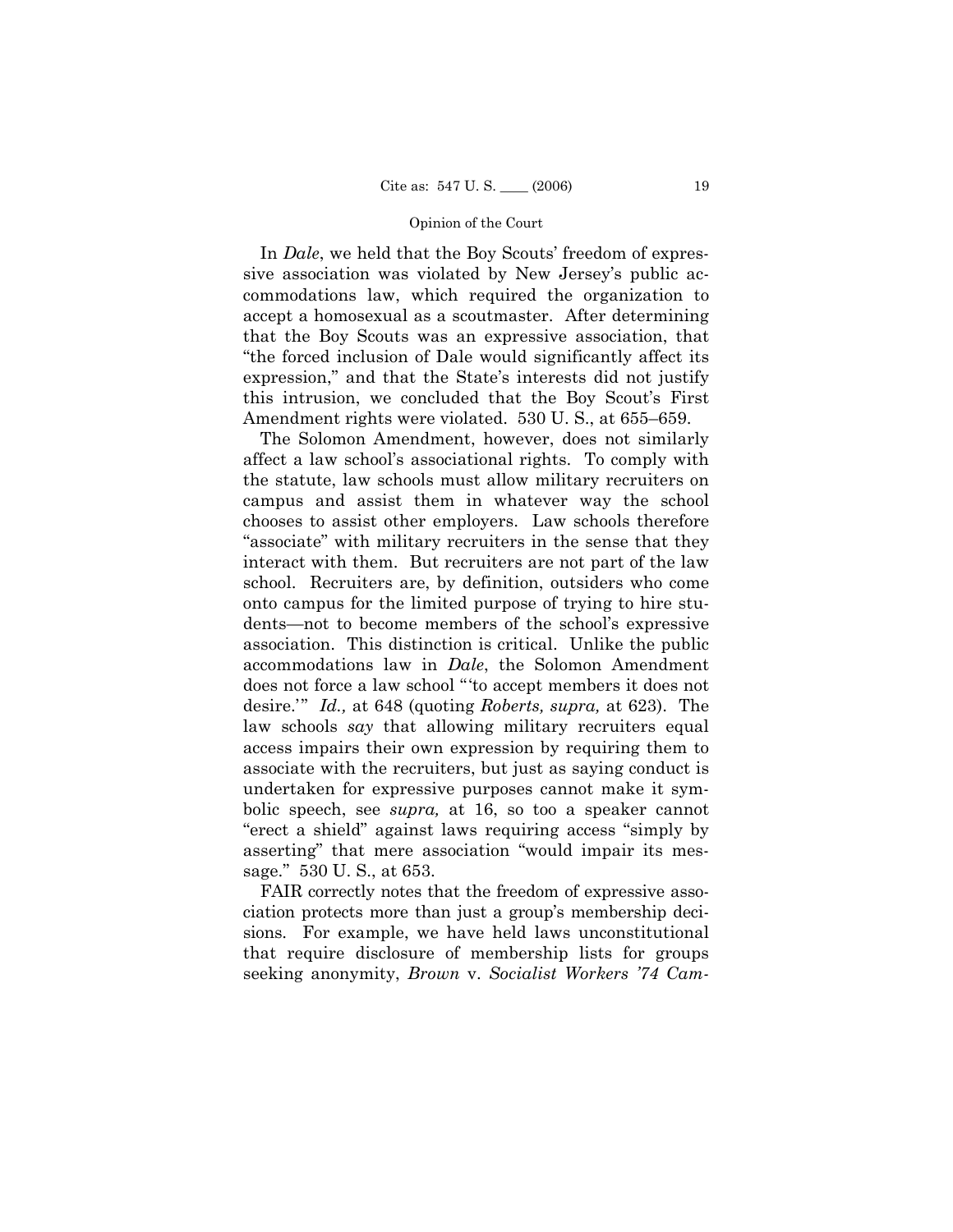*paign Comm. (Ohio),* 459 U. S. 87, 101–102 (1982), or impose penalties or withhold benefits based on membership in a disfavored group, *Healy* v. *James,* 408 U. S. 169, 180–184 (1972). Although these laws did not directly interfere with an organization's composition, they made group membership less attractive, raising the same First Amendment concerns about affecting the group's ability to express its message.

The Solomon Amendment has no similar effect on a law school's associational rights. Students and faculty are free to associate to voice their disapproval of the military's message; nothing about the statute affects the composition of the group by making group membership less desirable. The Solomon Amendment therefore does not violate a law school's First Amendment rights. A military recruiter's mere presence on campus does not violate a law school's right to associate, regardless of how repugnant the law school considers the recruiter's message.

\* \* \*

In this case, FAIR has attempted to stretch a number of First Amendment doctrines well beyond the sort of activities these doctrines protect. The law schools object to having to treat military recruiters like other recruiters, but that regulation of conduct does not violate the First Amendment. To the extent that the Solomon Amendment incidentally affects expression, the law schools' effort to cast themselves as just like the schoolchildren in *Barnette*, the parade organizers in *Hurley*, and the Boy Scouts in *Dale* plainly overstates the expressive nature of their activity and the impact of the Solomon Amendment on it, while exaggerating the reach of our First Amendment precedents.

Because Congress could require law schools to provide equal access to military recruiters without violating the schools' freedoms of speech or association, the Court of